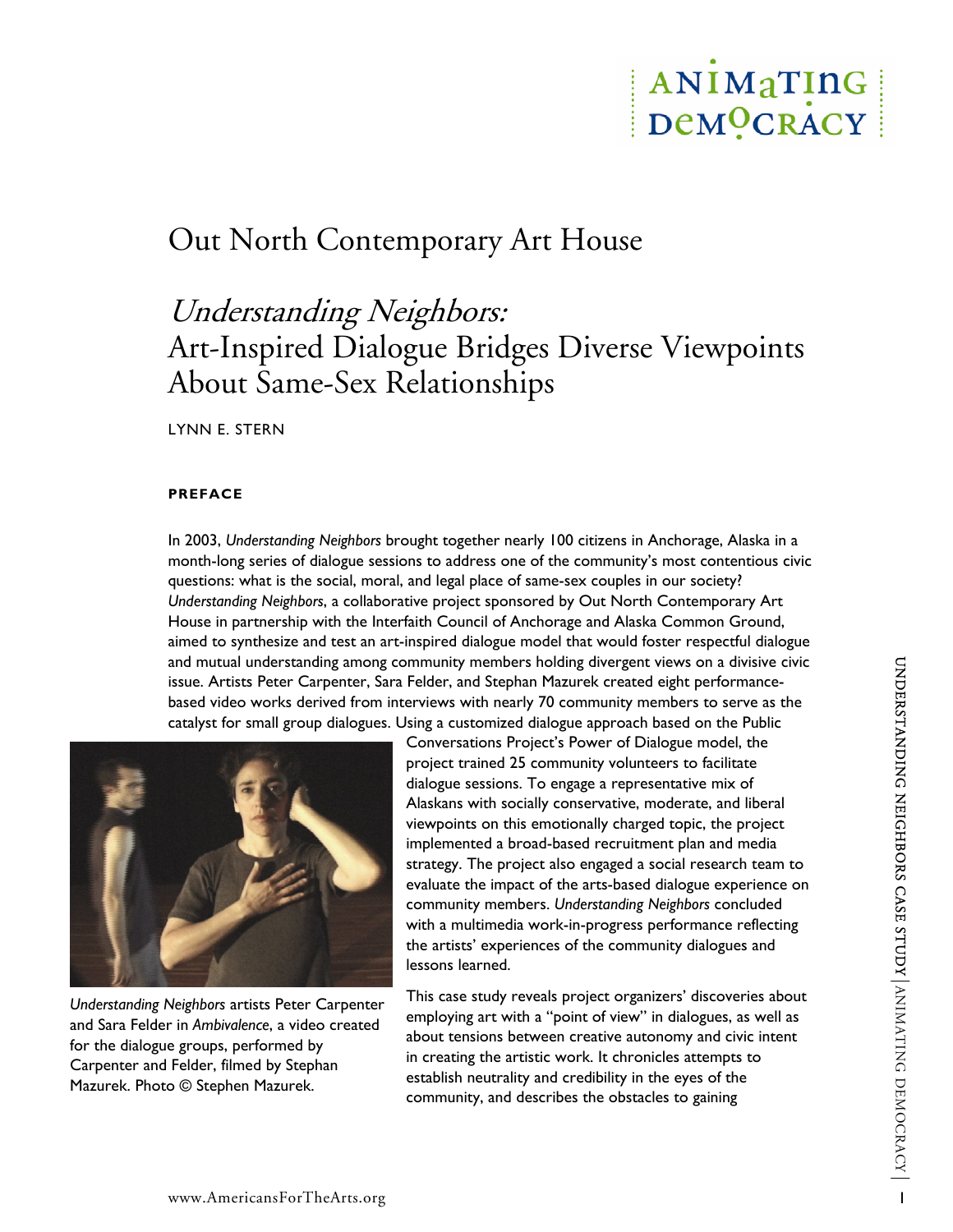participation of the full spectrum of religious and political viewpoints on the topic of same-sex relationships. Finally, given Out North's activist-oriented leadership and previous work, this case study also examines the benefits and pitfalls of Out North's effort to position itself as a more neutral space in order to encourage diverse participation, and the key questions that this prompted about civic dialogue as a means to achieve Out North's vision for social change in its community.

# **WHAT IS THE PLACE OF SAME-SEX COUPLES IN OUR SOCIETY? OUT NORTH POSES THE QUESTION ALASKANS DIDN'T WISH TO ASK**

After we first submitted our Intent to Apply to engage our community about same-sex relationships, we were asked by an [Animating Democracy] reviewer "if we were inspired or just crazy." We know it's a tough matter to discuss, but that's why we're doing this work.<sup>1</sup>

#### **Out North: A Catalyst for Creating Art, Community, and Change**

Out North Contemporary Art House in Anchorage, Alaska, is a multidisciplinary cultural center that commissions, produces, and presents a vibrant mix of contemporary visual, media, literary, and performing artworks by local and guest artists. Founded in 1985 as an all-volunteer group producing and touring plays concerned with gay and lesbian issues, Out North has evolved into a professional nonprofit arts, educational, and community development organization that seeks "to create art, community, and change." To realize its mission, Out North's programming frequently tackles social and cultural issues affecting local residents, particularly Anchorage's lower-income and ethnically diverse populations. Out North's critically acclaimed productions, which often explore community concerns around race, sexuality, and/or class, are always thought-provoking, and at times controversial. To connect theatergoers more meaningfully with artists' work and foster community among diverse Alaskans audiences, Out North hosts residencies with local and guest artists that engage Anchorage residents in community-based art experiences. Out North is also nationally recognized for its model arts and literacy programs for at-risk youth.

and at times controversial. To connect theatergoers more meaningfully with artists' work and<br>foster community-mong diverse Alakhan sudences, O.ut North instead and<br>guest artists that engage Anchorage residents in community While Out North's unwavering commitment to presenting daring artistic endeavors that explore challenging, often contentious, societal concerns has on occasion put it at odds with certain audiences and public funding agencies, the organization has earned the respect and appreciation of artists and the broader Alaskan community. In 1996 the Alaska Legislature honored Out North with a citation recognizing "the leading role Out North continues to play in promoting the artistic, economic, educational, and cultural development of our communities." Performance artist and local resident Jill Bess Neimeyer describes Out North's singular place in the Anchorage community:

We have many arts organizations in this city that provide high quality music, dance, and theater to Anchorage audiences and artists alike. But Out North is different; Out North is special. Out North has consistently been the organization willing to take risks not just with local artists, but with outside artists doing daring new works. Out North has been the organization willing to teach not just the youth of Anchorage, but at-risk youth whose families might not otherwise have the money for special theater programs. Out

 $\overline{a}$ 

<sup>1</sup> Out North's proposal to Animating Democracy, 2000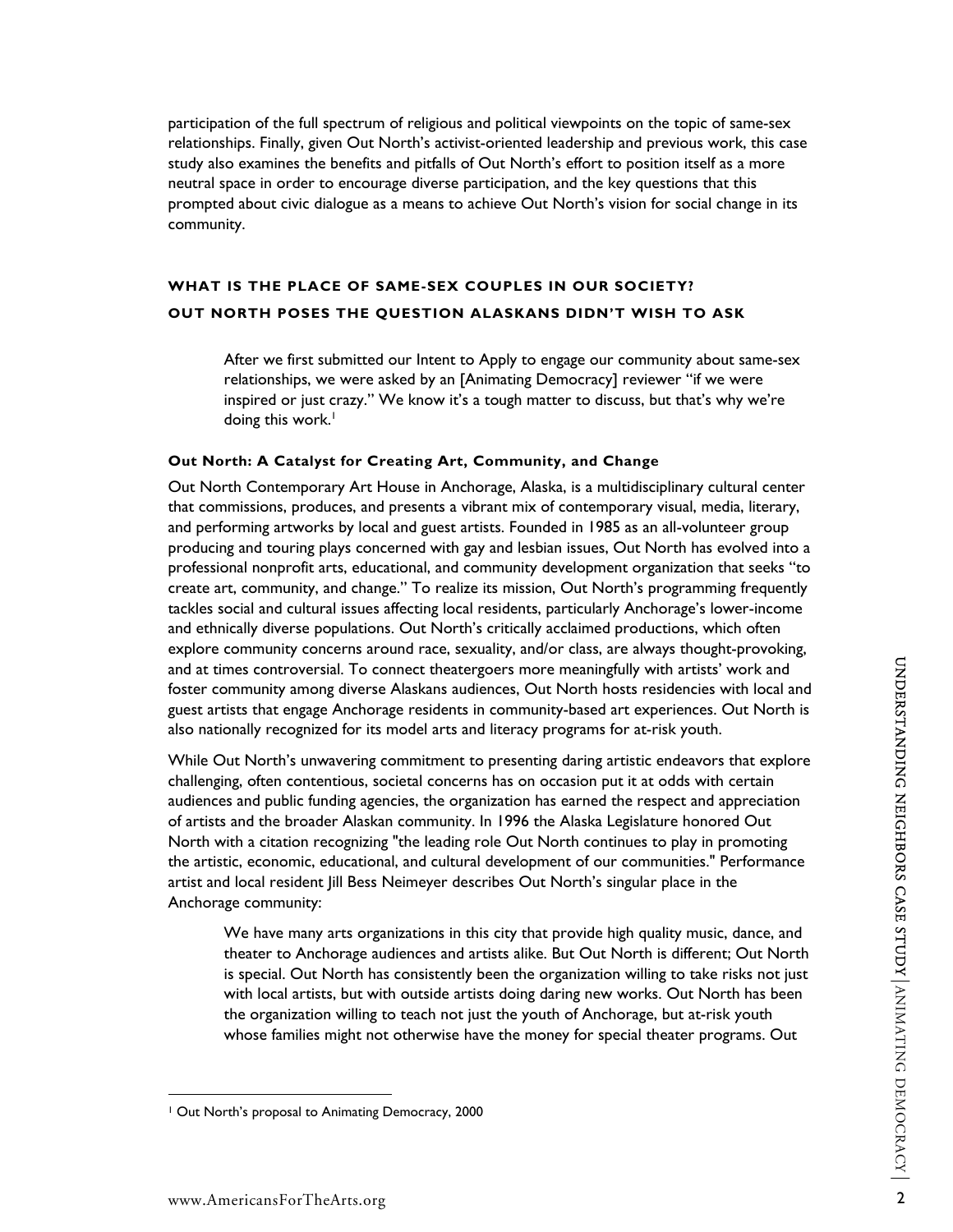North has been willing to challenge not only their audiences but this community with their vision of tolerance and cultural diversity. $2 \overline{ }$ 

## **From "Pancake Gatherings" to Community-wide Dialogues: The Genesis of** *Understanding Neighbors*

Out North's interest in engaging Anchorage residents in an exploration of same-sex relationships responds to the community's continuing struggles with this divisive civic issue, as well as the personal experience of co-directors lay Brause and Gene Dugan. As Brause recalls, the *Understanding Neighbors* project emanated out of the "recurring, intense controversy in Anchorage" in the mid-1990s regarding the legal, moral, and cultural place of same-sex couples in the community.<sup>3</sup> That controversy was reignited in 1996 by a lawsuit filed by Brause and Dugan that sought equal legal rights for same-sex relationships. While the suit was successful in the lower court and was assigned for trial in the Alaskan Supreme Court, the Alaskan Legislature advanced a ballot measure for public vote in 1998 that called for a constitutional limitation of marriage to preclude recognition of same-sex couples. Leading up to the vote, both sides of the ballot issue waged vigorous, highly polarizing campaigns. In the final vote, the ballot measure was adopted 68 percent to 32 percent.

While deeply disappointed by the ballot's passage, Brause and Dugan were equally frustrated by the contentious, deleterious nature of public debate surrounding the ballot vote and, more broadly, the topic of same-sex couples. Recalls Brause, "In the entire time those issues were being discussed, no one was listening to each other. It was far too easy to see the other as the enemy. And I know from my work in arts and culture that unless people have a chance to experience each other firsthand there is no hope for understanding."<sup>4</sup>

Grooth, a family frieted and retired Lutheran pastor, who organized informal gatherings of clergy<br>and hy popple, including gay men and lesbians, to talk about family life and same-sex issues.<br>Believing that Alaskans holdi In search of new ways to advance the issue of same-sex relationships through a more constructive public forum, Brause became involved in 1999 with the work of the Reverend Glen Groth, a family friend and retired Lutheran pastor, who organized informal gatherings of clergy and lay people, including gay men and lesbians, to talk about family life and same-sex issues. Believing that Alaskans holding diverse viewpoints would better understand each other if given the opportunity to tell their personal stories, Groth hosted these informal gatherings at his home, often serving his guests pancakes, to inspire respectful conversation and listening. Says Shirley Mae Springer Staten, the project coordinator for *Understanding Neighbors,* "[Groth would] say 'Come over and let me make you some pancakes,' and around the pancakes they would have this discussion. People learned to listen to each other in a different kind of way."<sup>5</sup>

Brause and Dugan were moved by the power of Groth's "pancake gatherings" to foster thoughtful discussions among people of diverse opinions and values, and sought to build on these efforts by developing a project for Out North in which challenging art paired with structured, listening-focused dialogue would enhance community understanding about the lives and concerns of same-sex couples and contribute to greater insight and healing. Their vision formed the basis of *Understanding Neighbors*, an arts-based civic dialogue project aimed at encouraging a community-wide conversation about the place of same-sex couples in Alaskan society.

 $\overline{a}$ 2 Jill Bess Neimeyer, "Out North Deserves Community Support: One artist reflects on the value of taking risks," *The Anchorage Press, N*ov. 27-Dec. 3, 1997, Vol. 6, Ed. 47

<sup>3</sup> Out North Final Report to Animating Democracy, 2003. Unless otherwise noted, quotes from key participants are drawn from Out North reports to Animating Democracy.

<sup>4</sup> Pamela Cravez, "Art & Dialogue," *Art Matters*, February 2003, p. 13.

<sup>5</sup> Ibid, p. 13.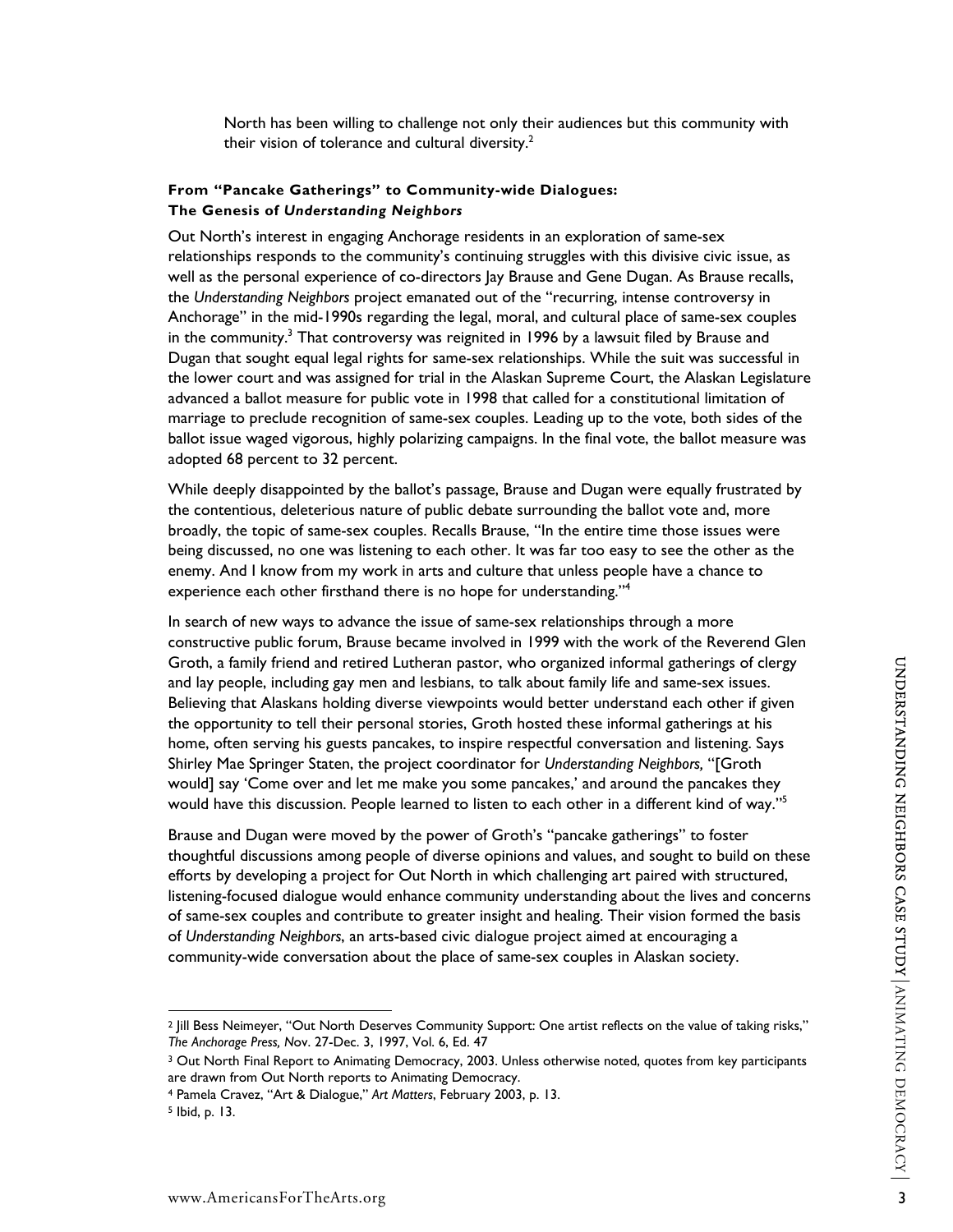In response to Animating Democracy's call for proposals in 2000, Out North fleshed out *Understanding Neighbors'* complex architecture and implementation plan. The project would commission a team of artists to create performance and video works created from interviews with 60-70 community members. These new artworks would be used to stimulate facilitated discussions in small group dialogues that would convene regularly over several months. These dialogue groups, comprised of community members from all walks of life, would address the question: what is the social, moral, and legal place of same-sex couples in our society? The project would conclude with a multimedia work-in-progress performance based on the artists' perceptions of the community dialogue experience.

Establishing a neutral, credible foundation for *Understanding Neighbors* was a key consideration for the project's design. In view of the highly polarized and emotionally charged public debate that preceded Anchorage's 1998 ballot vote, Out North realized that providing participants with a "safe space" conducive to respectful discussion and non-judgmental listening was paramount to the project's success. Moreover, *Understanding Neighbors* was predicated on the participation of a diverse mix of "neighbors" representing the full spectrum of religious and political viewpoints on the topic of same-sex relationships. As the project's sole sponsor, Out North wisely acknowledged that some community members might be deterred from participating in *Understanding Neighbors* because they perceive Out North and, by extension, the project as having a particular point of view on the topic.

To establish a neutral base for *Understanding Neighbors*, Out North partnered with two respected Anchorage groups to share responsibility for the project's governance and implementation: the Interfaith Council of Anchorage, an ecumenical network of faith communities; and Alaska Common Ground, a nonpartisan, all-volunteer civic membership organization that serves as a forum for addressing public policy issues. The planners envisioned that this partnership would signal to community members—especially gay/lesbian people and religious conservatives—the project's genuine commitment to neutrality and inclusion of diverse opinions on the topic of same-sex relationships. While this carefully constructed collaboration enhanced the project's credibility in the eyes of the Anchorage community, it also set the stage for unanticipated tensions about power sharing and concerns about visibility that Out North would wrestle with throughout the project.

#### **Artistic and Dialogic Interests**

opinions on the topic of same-sex relationships. While this carefully constructed collaboration<br>
for unanticipated terojoet's redibility in the eyes of the Anchorage community, it also set the stage<br>
for unanticipated tens *Understanding Neighbors*' primary artistic intent was to commission a team of artists to create multidisciplinary artworks that would serve as the stimulus for community-wide dialogue on the project's civic question. Specifically, the artistic team would create six to eight short performance-based video works to be used as catalysts for the project's small group dialogues. Incorporating interviews with Alaskans and the artists' own story-telling performances, these video works would explore and illuminate a range of issues around same-sex relationships. To close *Understanding Neighbors*, the artistic team would also create a multimedia work-in-progress performance reflecting the artists' experiences of the community dialogues, interviews and lessons learned.

Motivated by the desire to foster new understanding among the people of Anchorage at a scale that made a difference, Out North and partners set forth an ambitious dialogue agenda: to engage 200 to 250 Anchorage community members holding diverse viewpoints in constructive, respectful dialogue about the place of same-sex couples in Alaskan society. To accomplish that goal, the project would employ a customized dialogue approach based on the Power of Dialogue model developed by Public Conversations Project (PCP), a Massachusetts-based group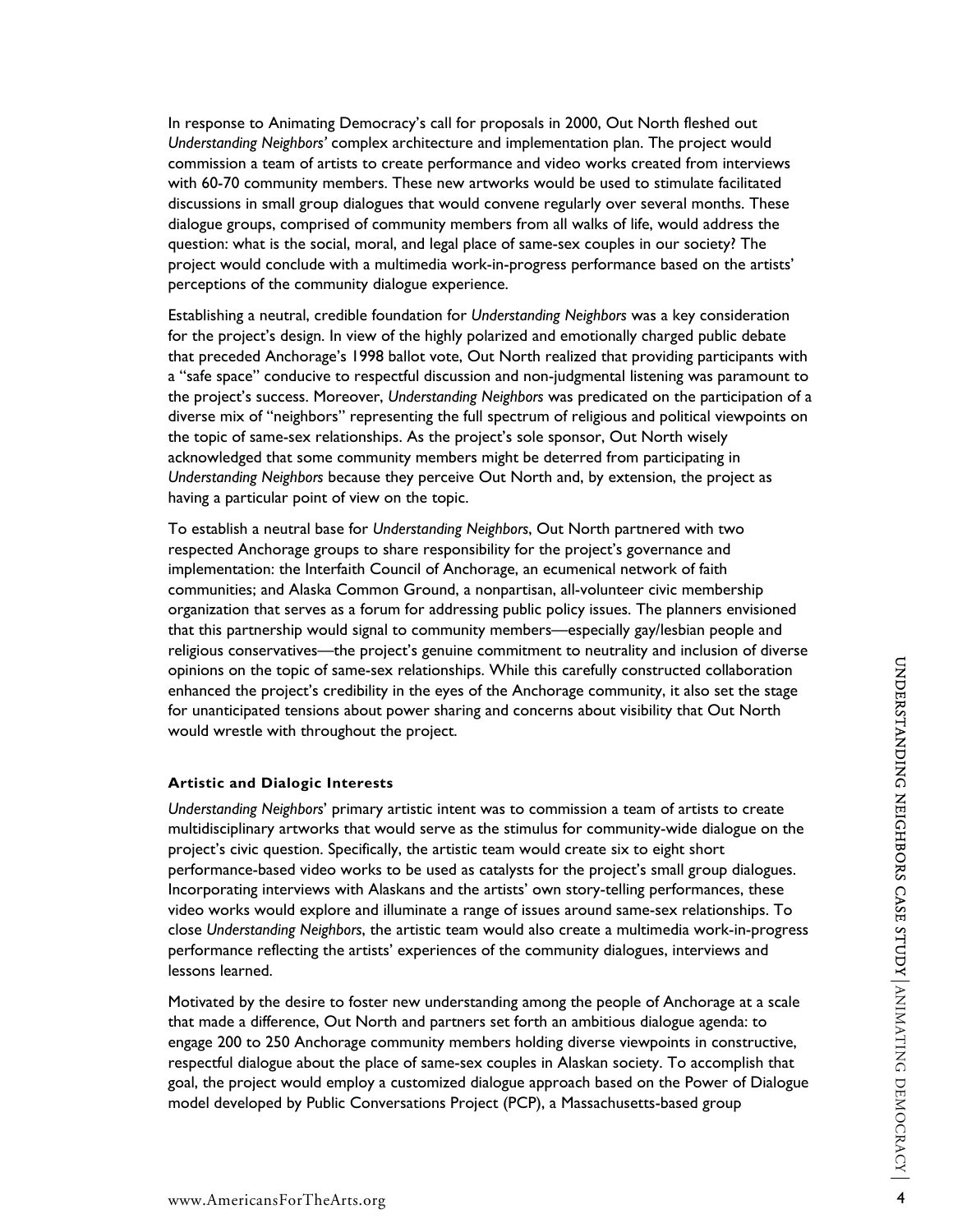promoting "constructive conversations among those who have differing values, world views, and positions about divisive public issues."6 The Power of Dialogue process, which emphasizes dialogue leading to mutual understanding and relationship building rather than agreements or solutions, was well suited to the project's overall dialogue goal of building reciprocal bridges of understanding among community members.

To implement the dialogue component, the project would engage a professional dialogue consultant to train a team of 40 community volunteers who would facilitate 20 small group dialogues. Each dialogue group of 10 to15 community members would convene once a week over six consecutive weeks.

Organizers placed great importance on an evaluation plan to test the project's hypothesis that through an arts-based civic dialogue process: 1) participants would be more comfortable discussing controversial issues with others holding different points of view; and 2) the art component of the dialogue process would contribute significantly to this increase in comfort. A social research team would be engaged to conduct focus groups and create surveys to measure changes in participants' pre- and post-meeting attitudes. The research team would analyze this data to determine the degree to which participants became more comfortable over time discussing same-sex relationships with those holding differing viewpoints. The research team would also assess the extent to which the artists' work impacted participants' shift in attitudes.

*Understanding Neighbors* also hoped to validate and gain greater insight into the role of art in the dialogic process and its capacity to inspire constructive dialogue and open listening among people whose differences have led to polarization and stereotyping. More broadly, the project sought to test whether art-inspired dialogue can help other communities like Anchorage better understand complex, emotion-charged issues and each other.

# **FINDING A WAY TOWARD CONVERSATION THROUGH STORY: THE IMPLEMENTATION OF** *UNDERSTANDING NEIGHBORS*

FINDING A WAY TOWARD CONVERSATION THROUGH STORY:<br>
THE IMPLEMENTATION OF UNDERSTANDING NEIGHBORS<br>
Thursdays, I witnessed some profound moments... I saw I I people making courageous<br>
Thursdays, I witnessed some profound mom Although I will never know the depth of understanding that happened in these four Thursdays, I witnessed some profound moments… I saw 11 people making courageous efforts to understand each other and share their unique stories. Author Terry Tempest Williams asks, "How are we to find our way toward conversation? For me, the answer has always been through story. Story bypasses rhetoric and pierces the heart. Story…returns us to our highest and deepest selves, when we remember what it means to be human living in place with our neighbors." By witnessing the stories of 11 courageous "neighbors," I was returned to a place of hope, faith, and trust in the goodness and humanness of us all.

—Frankie Barker, volunteer dialogue facilitator, *Understanding Neighbors* 

 $\overline{a}$ 

<sup>6</sup> Project organizers carefully considered a range of dialogue approaches for use by *Understanding Neighbors*, including the solution-oriented dialogue model developed by the Connecticut-based Study Circles Resource Center. The Study Circles approach places emphasis on engaging whole communities in productive dialogue around critical social and political issues leading to action and change. Given the focus on fostering tolerance and understanding rather policy change, organizers viewed the Public Conversations model as better suited to this goal.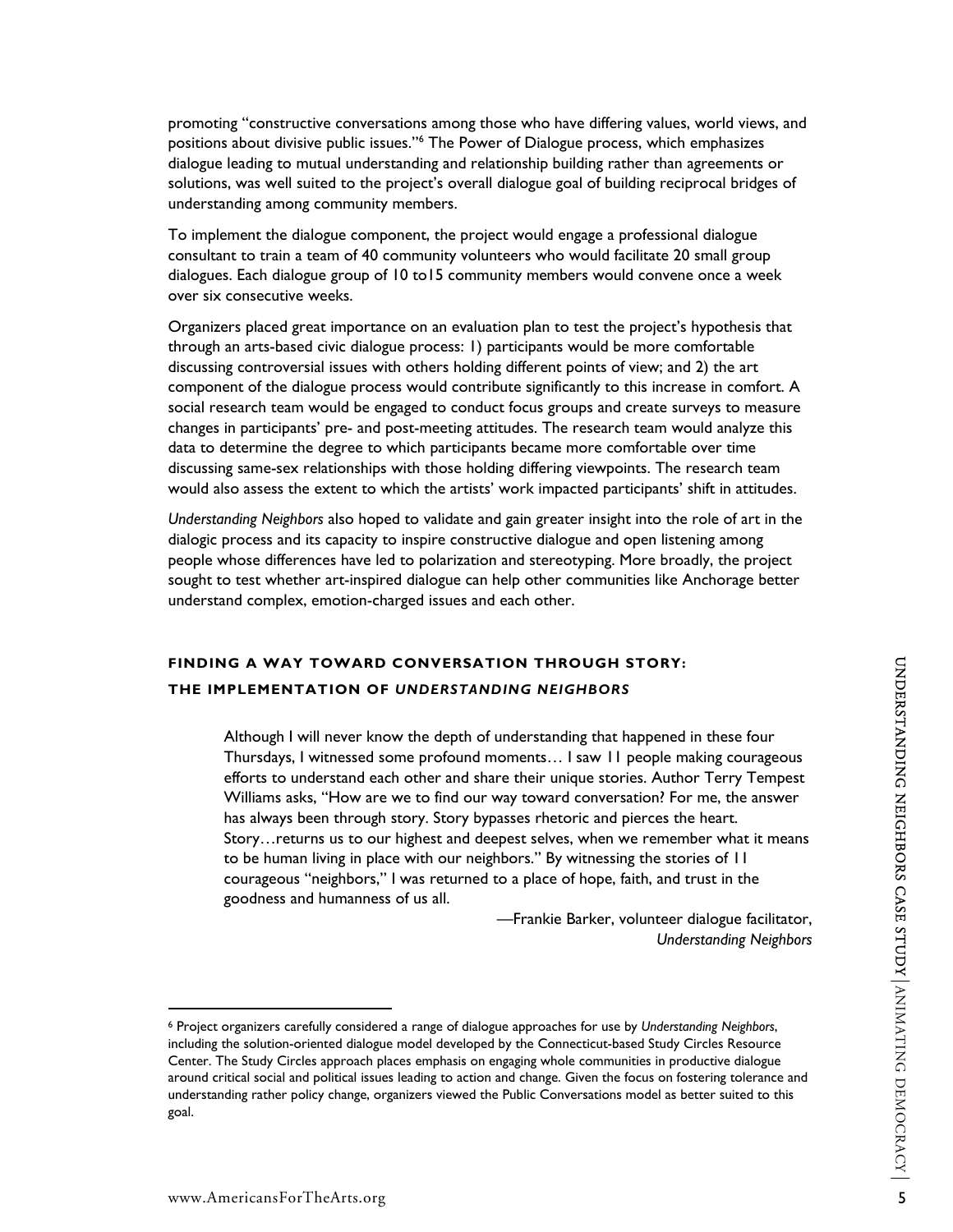Support from Animating Democracy in 2001 provided the *Understanding Neighbors* project with the opportunity and initial resources to bring the vision of Groth and Brause to fruition. However, two weeks after receiving notification of Animating Democracy's award, *Understanding Neighbors* experienced an early setback when the project's visionary, Pastor Groth, unexpectedly died. The project owed much to Groth's inspired approach to dialogue, as well as his personal credibility and reputation as a "bridge-builder." The loss of Groth left many in Anchorage asking who would have the courage to pick up this work? With a renewed sense of purpose, the *Understanding Neighbors* partners answered that question by setting into motion a complex and dynamic artistic and dialogic process.

#### **Project Partners and Roles**

To steer the project's two-year implementation, project partners Out North, Alaska Common Ground, and the Interfaith Council of Anchorage formed the Understanding Neighbors Coordinating Committee, a governing entity having at least two representatives from each organization.

The coordinating committee's responsibilities included hiring project staff and contract professionals, fundraising, and oversight of participant recruitment for dialogue groups. Out North continued to serve as the project's fiscal agent and to oversee the artists' work. To aid the coordinating committee in exercising centralized, collective leadership over *Understanding Neighbors*, Brause made the considered choice to step back from the project and continue his involvement through Out North's committee representatives.

To carry out its work, the coordinating committee hired Shirley Mae Springer Staten, an Anchorage-based community organizer and actor/storyteller, to serve as full-time project coordinator. Kim-Marie Walker joined Staten as part-time project assistant/outreach developer. To maintain the project's neutrality, the coordinating committee established a separate and independent office.

To advance the project's dialogue activities, the coordinating committee retained Ann McBroom, a Seattle-based principal consultant with Public Conversations Project (PCP), to devise and conduct dialogue training based on PCP's Power of Dialogue methodology for the community volunteers, as well as for the artistic team and coordinating committee.

independent office.<br>To advance the project's dialogue activities, the coordinating committee retained Ann McBroom,<br>To advante-based principal consultant with Public Conversations Project (PCP), to devise and<br>conduct dialog To conduct the project's research and evaluation component, the coordinating committee initially contracted Dr. Nancy Andes, director of the Center for Community Engagement & Learning at the University of Alaska Anchorage, to devise and implement an evaluation plan based on a participatory action research model. When Andes unexpectedly withdrew from the project three weeks before the start of the dialogue sessions, the Powers Action Research Group, an Alaska-based consortium of scholar practitioners specializing in research, assessment, and evaluation of educational programs, agreed to complete the evaluation based on Andes' original design.

Led by project curator Gene Dugan, the three-person artistic team included solo theater artist and professional juggler Sara Felder (San Francisco, CA); dance/movement artist Peter Carpenter (Los Angeles, CA); and filmmaker Stephan Mazurek (Chicago, IL). These highly regarded artists, all of whom have had their work presented by Out North, were chosen for their respective creative talents and the innovative artistic approaches they brought to the project. Carpenter and Mazurek had previously collaborated through their association with XSIGHT! Performance Group, a Chicago-based troupe that combines dance, theater, and performance art. Felder's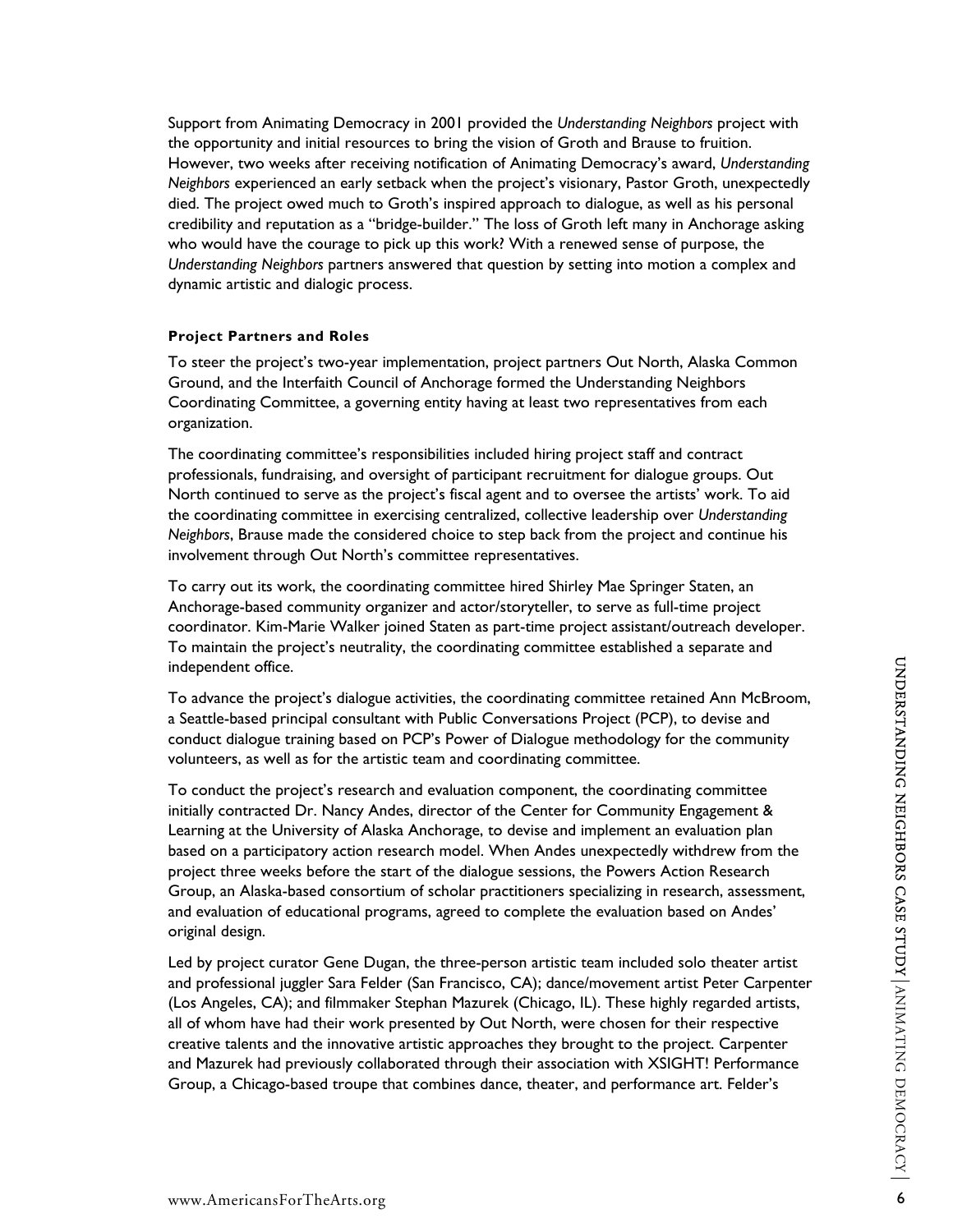acclaimed *June Bride*, an autobiographical solo performance about a traditional Jewish lesbian wedding, received its world premiere at Out North in 1995.

While all three artists collaborated on conceptualizing and shaping the final artistic products, Felder and Carpenter deployed their talents as performers and storytellers to create performance "vignettes" animating key themes drawn from the interviews with community members. Mazurek provided video and filmmaking skills for development of the artistic works; he also contributed to the video documentation of the project's dialogue activities.

#### **Key Artistic and Dialogic Activities**

Over the project's two-year trajectory, the artistic and dialogue components unfolded concurrently along independent, overlapping tracks. This bifurcated approach to implementation stemmed in part from the project's initial assumption that artistic production and dialogue facilitation were two distinct enterprises requiring specialized expertise; it was later reinforced by the project's organizational structure, in which the coordinating committee took responsibility for executing the dialogue component while Out North directed the artistic component.

#### *Artists' development of video works*

To realize *Understanding Neighbors'* artistic component, the artistic team pursued the following activities leading up to the launch of the project's Community Dialogue Sessions in February 2003: artists' dialogue training; videotaped interviews with community members; development and videotaping of performance vignettes; creation of eight catalyst videos; and development of multimedia work-in-process performance.

introduction to the Power of Dialogue training conducted by dialogue consultant Ann MCEroom<br>To determine the tone and form the videos might take, the artists also discussed with MCEroom<br>the dialogue format and how the art In preparation for the interviewing process, the artistic team participated in fall 2001 in an introduction to the Power of Dialogue training conducted by dialogue consultant Ann McBroom. To determine the tone and form the videos might take, the artists also discussed with McBroom the dialogue format and how the art would be used in the dialogues. Drawing on techniques from the dialogue training session, the artists crafted dialogue questions to guide the interview process. They conducted videotaped interviews with 68 community members throughout south central Alaska. The interviewees reflected a diverse mix of Alaskans from all walks of life: traditional conservatives, representatives of diverse ethnic groups, members of the LGBT community, clergy, seniors, and teens.

Following the interview process, the artists met in San Francisco, Los Angeles, and Anchorage for several working sessions to create and rehearse the performance pieces for videotaping. In between these face-to-face working sessions, members of the artistic team—based in different cities—corresponded and critiqued their original scripts via e-mail. Out of that work, the artistic team created 20 video clips containing performance presentations.

In spring 2002, the artists met with the coordinating committee on two occasions to share progress on the evolving videos and discuss initial ideas about how the art would be represented in a structured dialogue setting. At the first session, the artists screened selected interviews with Alaskan residents and described how they would be developing performances and splicing footage of selected video interviews to create video "vignettes" of eight to 15 minutes in length. At the second session, artists Carpenter and Felder performed for the coordinating committee several works-in-process that later became integral to the project in their final video forms: "Identity," "Being Different," "Ambivalence," and "Clipped." Reflecting on these sessions with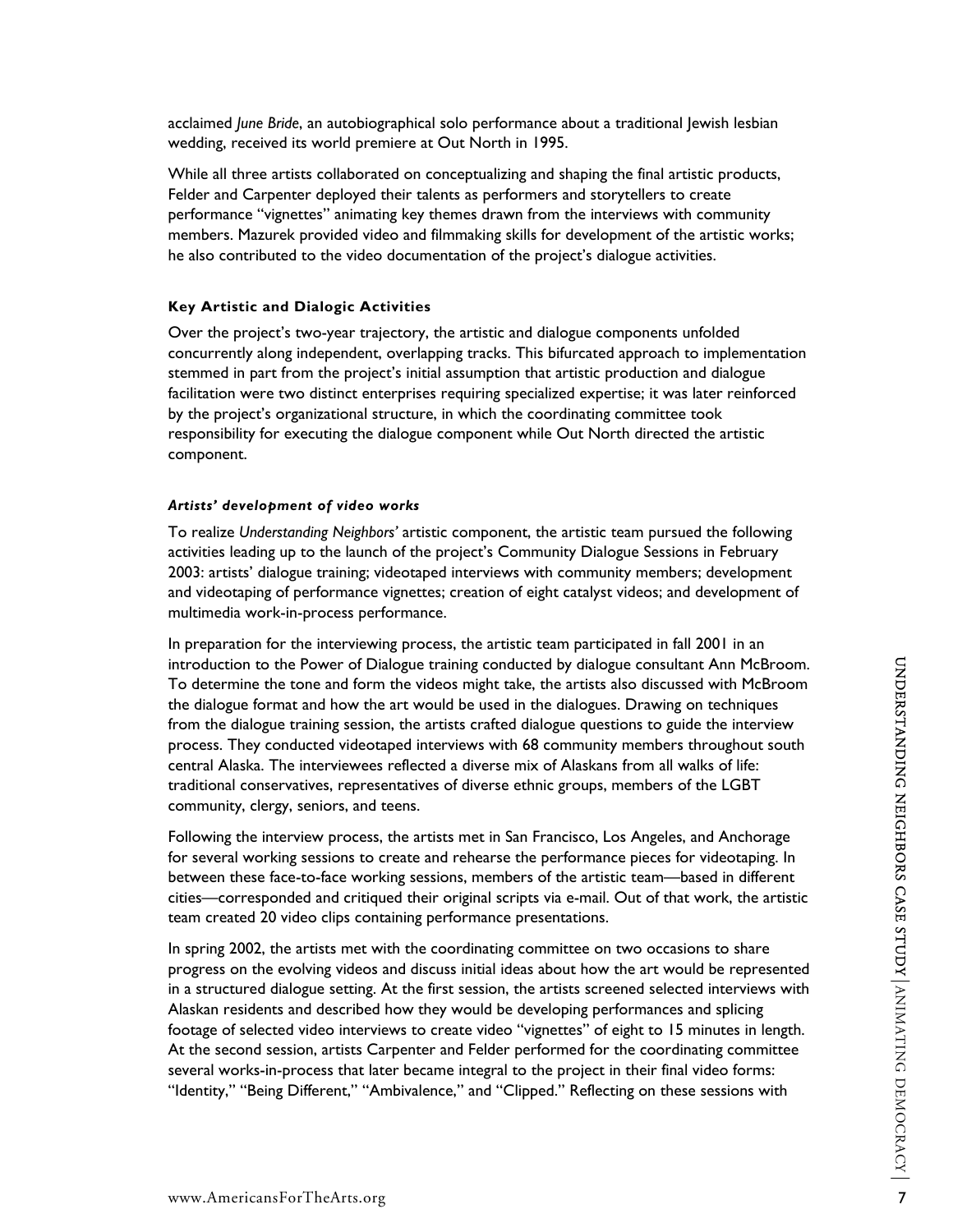We saw some segments from the recorded interviews in Anchorage (the "talking head art") and the first sketches of the performances named "Identity" and "Clipped." Seeing the "talking heads," what struck me was the eloquence, and even the "poetry," of the speakers as they talked about their lives, their families, their loves, their church experiences. The performance "Identity" moved me in gentleness and humor with which it addressed how identities are multifaceted, while society at large might tend to lock onto and judge just a single dimension of a person's being. The early sketch of the dance "Clipped" was actually quite confusing to me. It was, of course, a fairly abstract form of expression, in which the tension of the movement was clear, and I knew from Peter's introduction that it would be placed in a church.

In fall 2002, the coordinating committee organized pilot dialogues which used three of the videos: "Being Different," a video with excerpts from interviews with community members; "Identity," a piece with a juggling sequence that explored identity/being different; and "Clipped," a piece that incorporated modern dance within a church setting, overdubbed with music and oration by a preacher. Each video was followed by a dialogue session. The pilot dialogues yielded important insights about the potential of these videos to inspire meaningful discussion around the project's civic question. As Brelsford recalls:

participants... I was surprised, however, at how rich the dance "Clipped" turned out to be as a stimulate to dalogue. Of particular note, many of us in the plot semel unsure of the article semel of the article semel of th During the pilot dialogues in fall 2002, I saw the final versions of the three pieces: "talking heads" on "Being Different;" the performance "Identity," now placed on stage and in Peter's apartment; and the dance, "Clipped," now placed in a church and accompanied by a wonderful musical line, with particularly resonant horns. As the pilot group on these three pieces proceeded, I was not at all surprised that "Being Different" and "Identity" has such a powerful effect in setting up very powerful sharing among participants… I was surprised, however, at how rich the dance "Clipped" turned out to be as a stimulus to dialogue. Of particular note, many of us in the pilot seemed unsure of the artist's message in the dance—some observed tension, I liked the power of the music, some were struck by the harshness of the voice-over preacher's comments, and others noted that the dancer seemed to struggle to escape, and yet was pulled back towards the sacristy. The discussion on this was quite probing, and I think it was clear that all of us gained important insights into the art through the comments of the group. It also stimulated much discussion of the church/religious dimension of the project question regarding the moral, legal, and cultural place of same-sex couples in our community.

A couple of videos were screened but not followed by dialogue to get feedback on their usefulness for future dialogue sessions: "Dr. Verner Von Verner," in which artist Sara Felder plays a Freud-like figure who dispenses homophobic observations and engages doll-like characters to further advance stereotypic homophobia; and "Homosexuality and Religion," a "talking head" video of selected individuals interviewed by the artists. An important observation for the artistic team that emerged out of the post-pilot dialogue debriefing session was the need to create a "couples" video piece in order to generate dialogue more central to the project's question.

By early 2003, the artistic team completed eight videos for use in the community dialogues sessions: "Clipped," "Being Different," "The First Time," "Identity," "Legal Rights," "Ambivalence," "Vocabulary," and "Desire." The artists planned to incorporate unused footage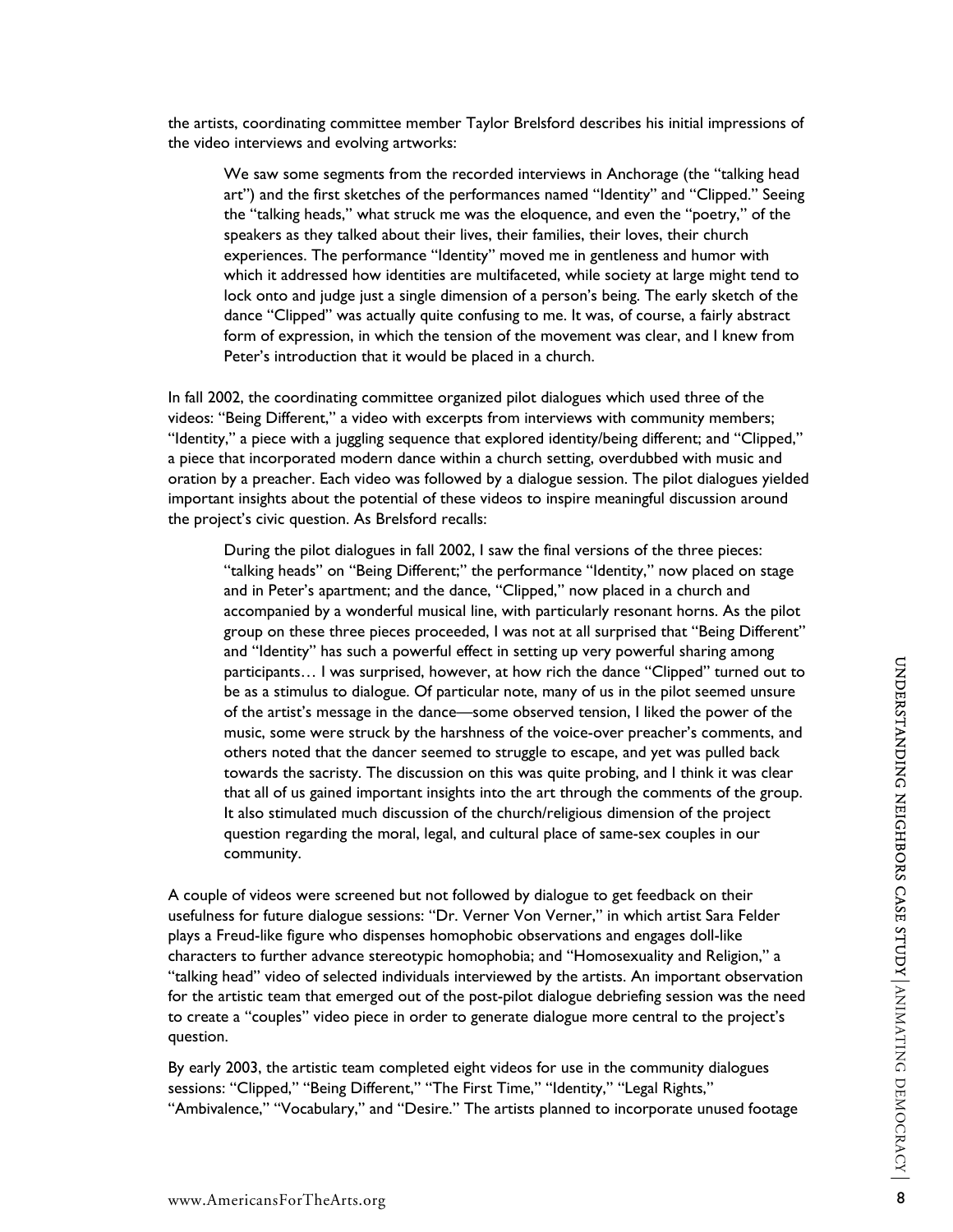from the artists' interviews with community members and performances into the multimedia work-in-progress.

#### *Development and implementation of arts-based dialogue sessions*

To realize *Understanding Neighbors'* dialogue component, project staff undertook a year-long development and implementation process that culminated in the project's Community Dialogue Sessions held in February and March 2003. Key activities included: community "mapping;" implementation of a public relations plan; recruitment of volunteer facilitators and dialogue

participants; pilot dialogue sessions; training of facilitators; dialogue design workshops; implementation of community dialogue sessions; and research/evaluation of the project's arts-based process.

In preparation for the dialogues, the coordinating committee and staff completed in spring 2002 PCP's two-day Power of Dialogue method training conducted by McBroom. The training grounded the committee members and staff in PCP's methodology, which stages dialogue to move from entry and explorative questions to Appreciative Inquiry.<sup>7</sup> The training helped the coordinating committee members and staff to refine their collective understanding of "dialogue" and provided them with a fuller understanding of the project's scope and implementation in the community.



An *Understanding Neighbors* test dialogue group held at Out North. Photo © lay Brause.

#### *"Mapping" the Anchorage community*

In spring 2002, the project undertook a four-month process of community "mapping." This PCP-<br>
based technique used a modified interview process to explore how individuals and organizations<br>
within the community perceive co In spring 2002, the project undertook a four-month process of community "mapping." This PCPbased technique used a modified interview process to explore how individuals and organizations within the community perceive conflict related to the moral, legal, and cultural place of same-sex couples. Besides informing the design of the dialogues, the mapping also served to build a base for recruitment of volunteer facilitators and dialogue participants, as well as lay the groundwork for community outreach and public relations. The coordinating committee members and staff conducted one-on-one interviews with 24 individuals representing a broad swath of the community: gays and lesbians, politicians, pastors, laypersons of the church, religious conservatives, and liberals. (See Appendix I for the questions used in mapping interviews.) Project staff compared earlier community canvassing, which queried people about their views on same-sex issues, with the PCP mapping strategy, which focused on perceptions about how conflict around same-sex issues manifests itself.

In our initial canvassing of the community, we wanted to get a pulse on thoughts and feelings about the issues of same-sex couples. There are many suspicions about the topic. A variety of questions posed [by interviewees] included: "Who are the stakeholders for the project?; and "Why was the project posing this question?" Most often the questions were: "What's in it for me?" and "Are you going to lobby for same-

 $\overline{a}$ 

<sup>7</sup> Appreciative Inquiry (AI) is an organization development methodology devised by David L. Cooperrider and Diana Whitney. AI is based on the assumption that inquiry into and dialogue about strengths, successes, values, hopes, and dreams is itself transformational.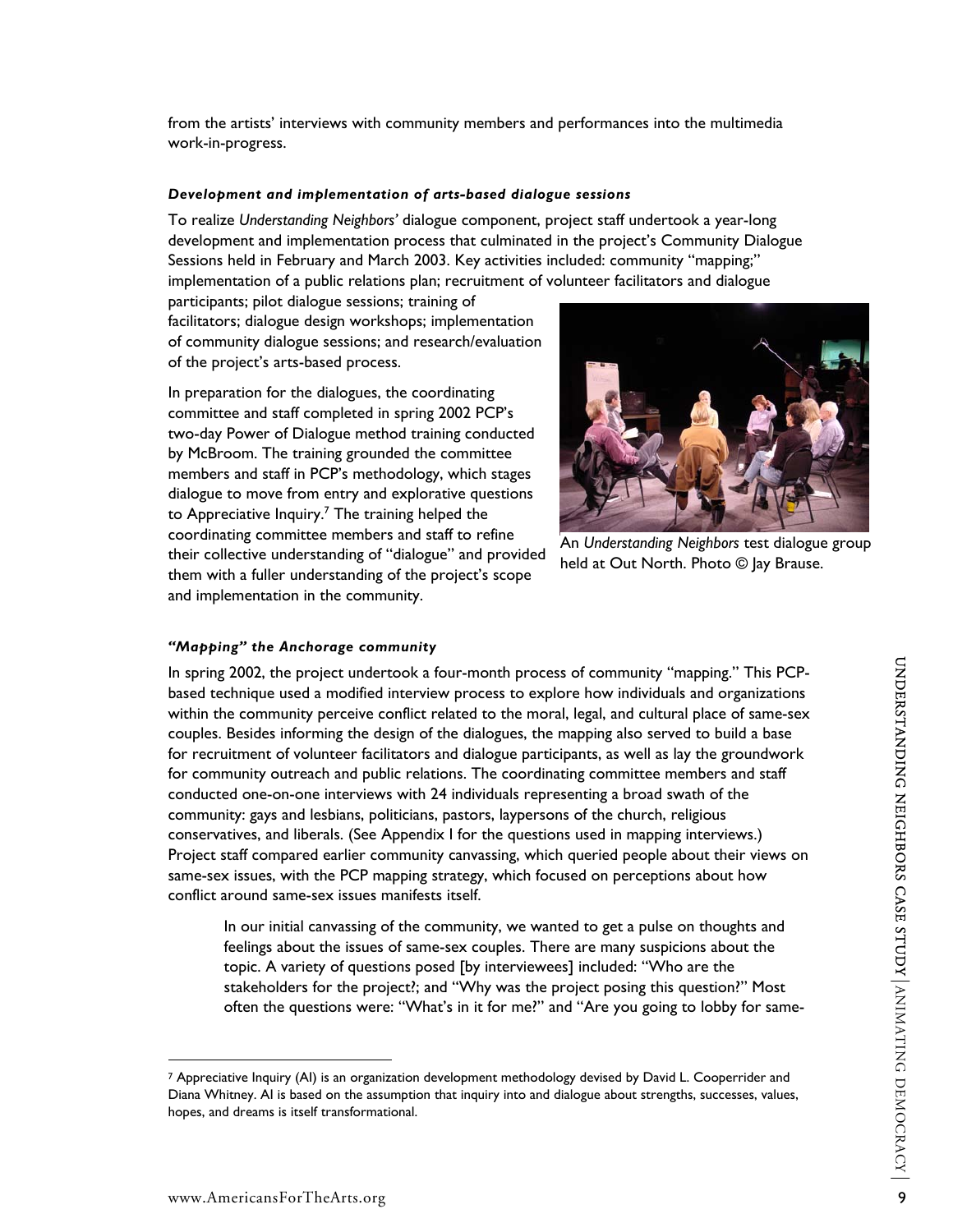sex marriage?" These questions were asked by a variety of members in our community including gays and lesbians.

A more constructive canvassing of the community was done by PCP's mapping process. More than 20 individuals from many sectors of the community were systematically asked, "are you aware of any conflicts within your (community, organization, and congregation) related to the moral, legal, and cultural place of same-sex couples? Mapping supported the recruitment of individuals for the pilot dialogue. It also helped get the word out on a grassroots level.

Concurrent to community "mapping," project staff devised and launched a comprehensive, multipronged public relations plan to recruit community facilitators and dialogue participants, as well as to effectively position the project within the community. Recruitment efforts included: radio broadcasts of public service announcements; publication of project brochure and newsletter; advertisements in church news bulletins and other community newsletters; placement of articles in local newspapers; and one-on-one outreach to personal friends and family members.

The project also established a diverse network of project stakeholders, which included community-based groups and state and national membership organizations, such as: Healing Racism of Anchorage, the local chapter of Parents and Families of Lesbians and Gays, National Association of Social Workers, ACLU, Alaska Association of Marriage and Family Therapy, Alaska Dispute Settlement Association, and several church groups. Project staff solicited the support of project stakeholders to disseminate information to their membership. The combined efforts of community "mapping" and public relations activities resulted in a core database of 195 persons indicating their interest in participating as facilitator or dialogue participant.

#### *Restructuring the dialogue component*

Summer 2002 marked a critical turning point in the project's development and implementation.<br>The the face of an actue budget crisis, the coordinating committee and Out North's board, as the<br>Invelocits spatifies case the ca Summer 2002 marked a critical turning point in the project's development and implementation. In the face of an acute budget crisis, the coordinating committee and Out North's board, as the project's fiduciary authority, redirected project staff efforts from community outreach to fundraising. Staff researched and submitted grant proposals to potential funding agencies; committee members made appeals to their memberships. Several individuals from the coordinating committee and Out North's executive board made significant contributions to close the project's budget gap.

In addition to stepping up fundraising efforts, *Understanding Neighbors* project coordinator Shirley Mae Springer Staten presented to the coordinating committee a scaled-back version of the project's dialogue component and a streamlined budget. The coordinating committee approved a restructuring plan that cut back the number and duration of the Community Dialogue Sessions, reduced the number of dialogue groups from 20 to 12, and the number of dialogue facilitators from 40 to 24.

#### *Piloting the arts-based dialogue process*

The coordinating committee organized a pilot dialogue to test the arts-based dialogue process and revise it collaboratively with community participants, artists, and project staff. Convened over two days in October 2002, the pilot involved 18 community members divided into two separate focus groups. McBroom facilitated one group and coordinating committee member and professional mediator Mia Oxley facilitated the other. Each focus group viewed one of the catalyst videos and then engaged in the dialogue process; this sequence was repeated three times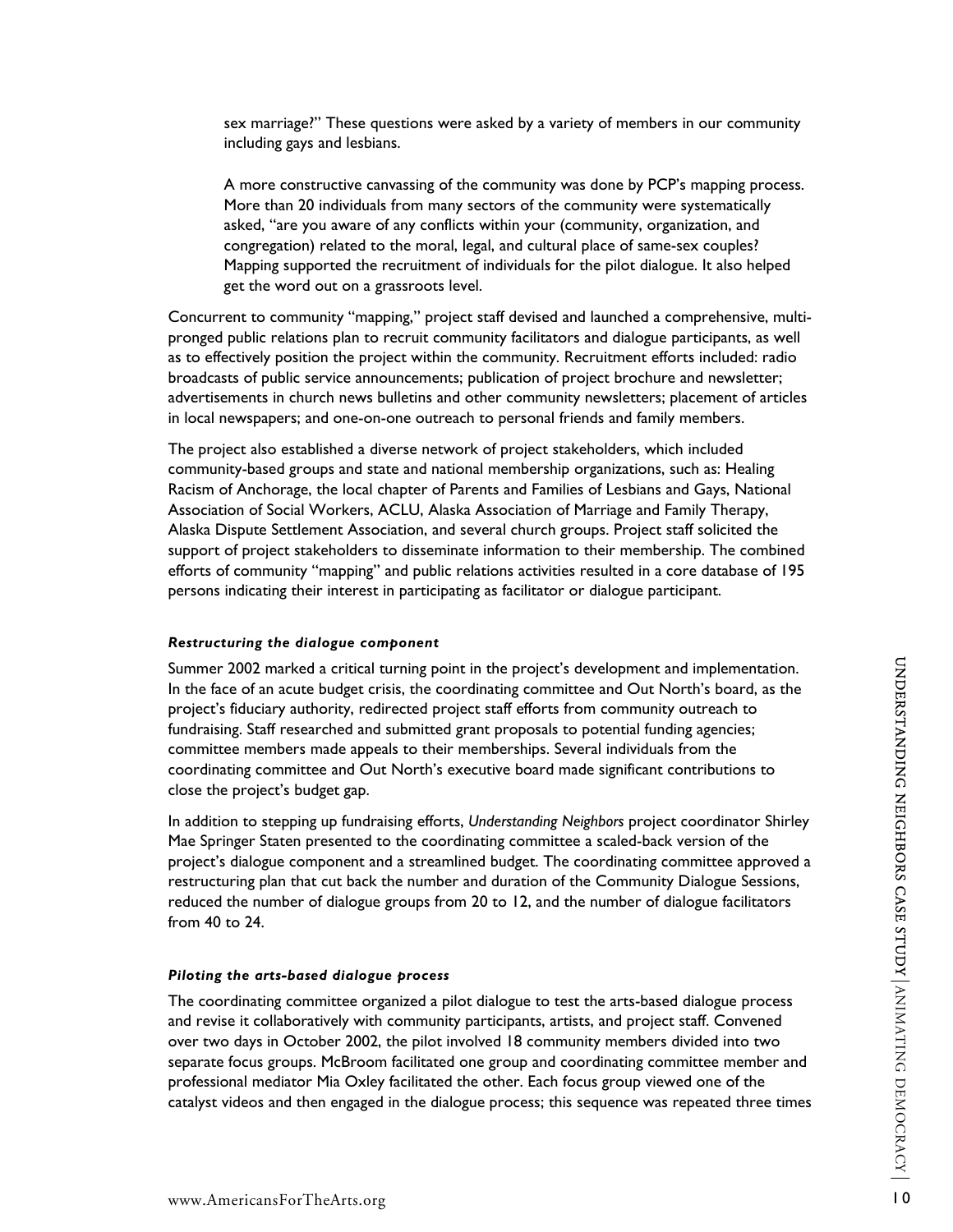over the course of the pilot session using three videos ("Being Different," Identity," and "Clipped"). Participants and facilitators then met for a two-hour debriefing to obtain participants' feedback on their experience, and to elicit responses to two additional videos ("Dr. Verner Von Verner" and "Homosexuality and Religion") under consideration for use in the community dialogue sessions. In addition to the debriefing session, participants and facilitators completed survey forms four weeks after the pilot dialogue sessions to capture individuals' reflections on the arts-based process.

A number of important observations emerged that informed the development and implementation of the dialogue component. First, feedback affirmed the project's overall artsbased dialogue structure was, in the words of project staff, "reliable, efficient, and, despite some suspicion about a hidden agenda, community members were willing to fully participate." Most pilot dialogue participants agreed that the videos were an essential and positive element in the dialogue, moving it to different levels of understanding about same-sex relationships. As one participant put it, "[the art] focused the discussions and allowed us to go deeper into personal stories." In addition, they noted that sharing of different viewpoints on the art enriched the overall dialogue experience.

Pilot participants suggested that the creation of a "couples"-focused video would help generate dialogue more central to the project's question about the place of same-sex couples in society. They also noted that the absence in the pilot dialogue groups of community members holding conservative Christian viewpoints, especially those individuals opposing same-sex relationships diminished the possibilities for a fuller discussion and deeper understanding. To ensure greater representation of conservative voices in the forthcoming Community Dialogue Sessions, project staff initiated a second round of recruitment activities in January 2003; those efforts placed special emphasis on targeting local churches through personal invitations to congregations and placement of project information in church bulletins and newsletters.

#### *Facilitator training and dialogue design workshops*

Facilitator training and dialogue design workshops<br>
In late January 2003, 22 community volunteers participated in an intensive three-day facilitator<br>
dialitator coach. Community volunteers vere identified and selected base In late January 2003, 22 community volunteers participated in an intensive three-day facilitator training led by McBroom and Oxley. With experience in conflict resolution, Brelsford assisted as facilitator coach. Community volunteers were identified and selected based on submission of a written application and interviews conducted by McBroom. Nearly all facilitators had professional backgrounds in conflict resolution, counseling, and/or mediation. The training grounded facilitators in the principles and elements of PCP's dialogue approach and introduced them to the project's intentions and design. In addition, facilitators participated in a mock dialogue session and learned techniques to conduct phone interviews with their assigned dialogue participants prior to dialogue sessions.

To finalize the design of the four community dialogue sessions, the dialogue team convened facilitators in mid-February. Key activities included: discussion around neutrality issues; introduction to performance videos; practice mock dialogue sessions; and crafting appreciative inquiries based on facilitators' phone interviews with their participants. To plan for the dialogue sessions, trainers assigned co-facilitator pairs to design dialogue entry, opening, inquiry, and closing details. To assess challenges that might occur during actual facilitation, facilitators roleplayed potential conflicts and interventions as they might happen at different times in a dialogue session (See Appendix II, Structure of *Understanding Neighbors* Dialogue Session, for a description of one *Understanding Neighbors* dialogue).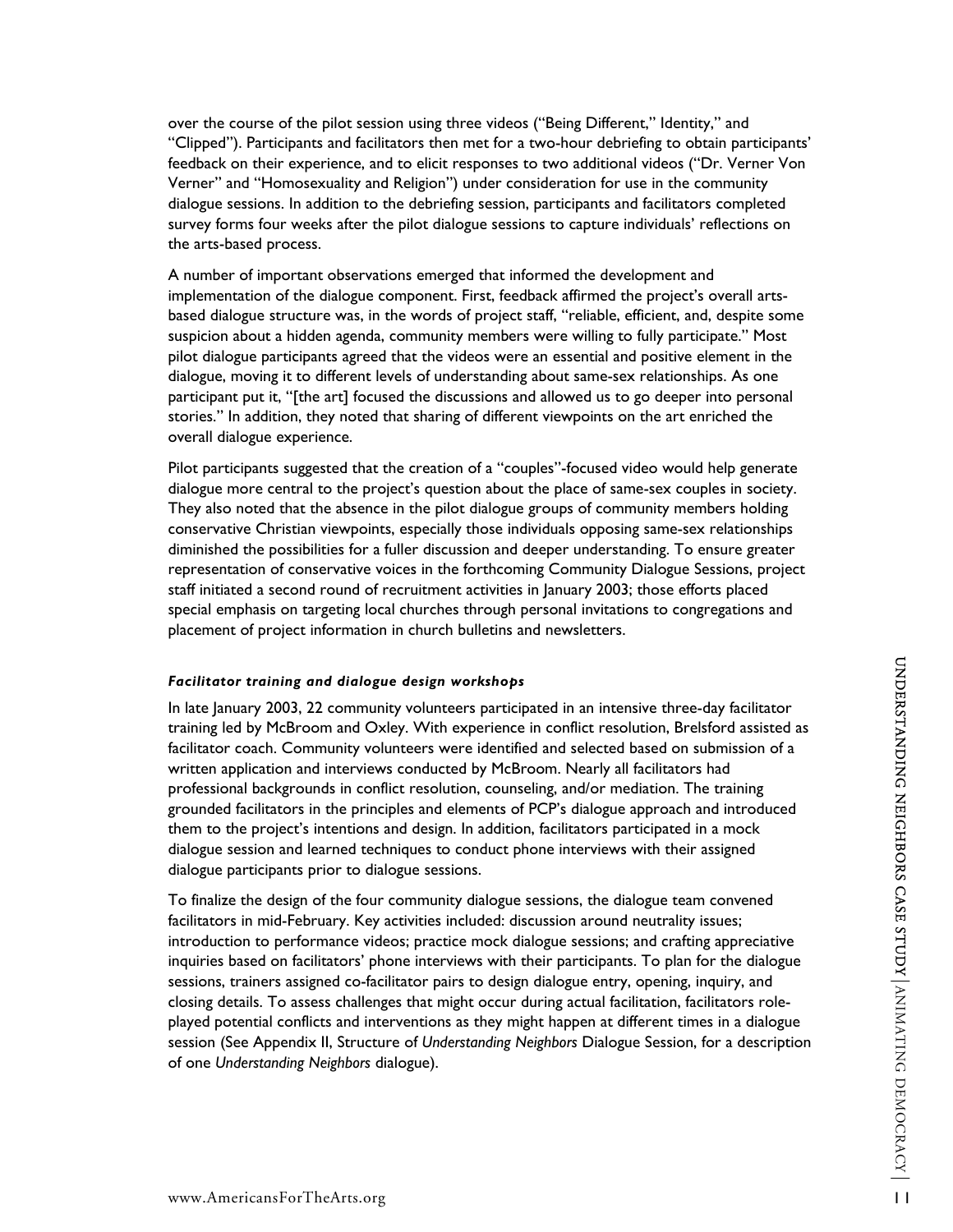#### *Implementation of community dialogue sessions*

Ninety participants who self-identified as "conservatives," "moderates," and "liberals" were divided into 12 dialogue groups, each led by co-facilitators. McBroom and Oxley chose the artwork/performance videos shown in the first three dialogues and facilitators chose the video for the last session based on their sense of which would be most useful for their group. The dialogue groups met between February and March 2003 for four two-hour sessions scheduled by each group. The groups convened at a variety of host sites throughout Anchorage: churches, business offices, schools, and a community wellness center. Most of the groups met during weekday evenings but several met during the day and one convened on Sunday afternoons.

Following each of the dialogue sessions, the facilitators summarized dialogue group experiences in weekly reflections, documenting what worked or didn't work in the session and what were the areas of agreement and/or disagreement for their groups. A facilitators' debriefing on March 31, 2003 allowed people to discuss more fully their overall observations and impressions about the community dialogue process. Facilitators also provided individual written reflections on the role, value, and impact of the art in the dialogue process.

#### *Measuring the impact of Understanding Neighbors' arts-based dialogue process*

To assess the impact of the arts-based dialogue experience on community members, the project's research team formulated and implemented a research/evaluation plan to answer two central questions: Are the participants changed by the arts-based civic dialogue experience and, if so, how? And what role did art play in this change? In addition to shedding light on these questions, the research and evaluation aimed to capture a broader, more textured view of the



*Understanding Neighbors* artist Peter Carpenter in *Clipped*, a video performance created for the dialogue groups by Peter Carpenter and Stephan Mazurek. Photo © Stephen Mazurek.

participant experience.

Concurrent to, and following the implementation of, the Community Dialogue Sessions, the research team deployed several evaluation tools—surveys, focus groups, and one-to-one interviews with a representative sampling of participants. The participants completed a pre-dialogue survey designed to ascertain their comfort level and familiarity in the three key areas: topic of same-sex couples; controversial conversation; and art as a medium for stimulating dialogue. A post-dialogue survey was distributed to all participants at the fourth and final dialogue session to measure shifts in those areas. In addition, the research

team recruited 32 dialogue participants to participate in two focus groups. Finally, the research team conducted eight in-depth interviews to further understand and validate the data gathered during the focus groups.

States and depited to the research team deployed and the research team depited and the saction of the material and participants. The asset to participants completed a pre-dialogue survey designed to a sect and their comfor As outlined in its final report to the project partners, the research team had mixed findings about the project's stated hypothesis, which was that through the arts-based dialogue process participants would be more comfortable discussing controversial issues with others holding different points of view, and the art component of the dialogue process would contribute significantly to this increase in comfort. While the research data amply documented that most participants experienced the arts-based dialogue process as a useful tool for discussing controversial topics, the research team could not make definitive conclusions about the first part of the project hypothesis. This was due in part to the fact that the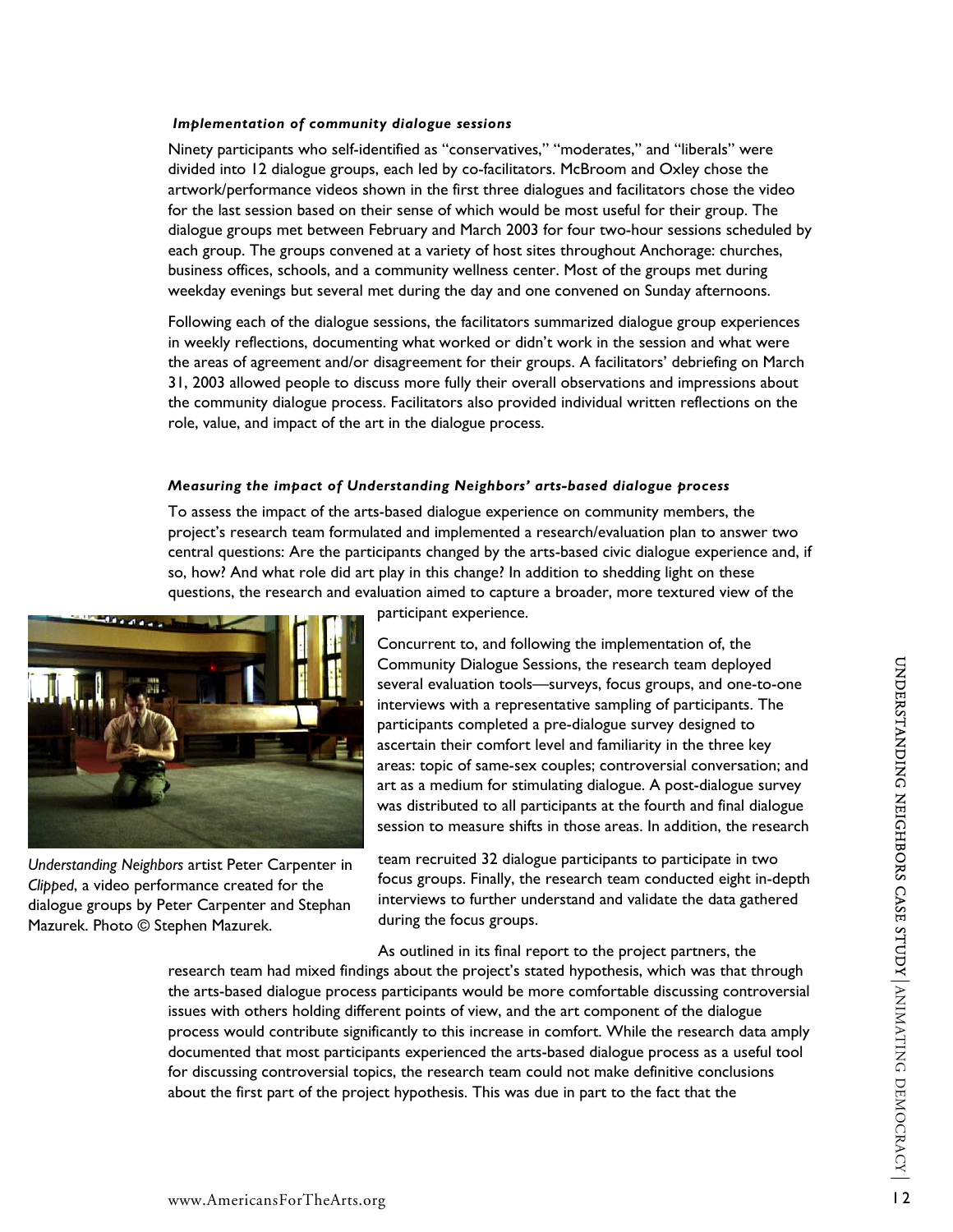respondents—all of whom self-selected to be part of the project—already had from the outset a relatively high comfort level discussing controversial topics, including the topic of same-sex couples. Another mitigating factor was that the dialogue groups lacked the diversity of opinions regarding same-sex couples necessary to test the first part of the hypothesis. With regard to the second part of the project hypothesis, the research team concluded that the art served to provide context and focus discussions at the beginning of the dialogue process. Due to the lack of diversity of opinion among participants, however, it was unclear whether or not the art served to increase participants' comfort level in discussing controversial issues with others holding divergent viewpoints.

#### *Understanding Neighbors' Coda: "A House with Many Rooms"*

*Understanding Neighbors* concluded at Out North with the spring 2003 presentation of the artists' work-in-progress multimedia performance of "A House with Many Rooms." Many of the project's staff, facilitators, and dialogue participants attended. The 60-minute interactive performance interspersed video clips—excerpts from catalyst videos and new pieces—with moments of humor, dance, juggling, and monologues performed by Felder and Carpenter to reflect the artistic team's observations of the dialogue process and their personal reflections about the project.

The preparation of this work-in-progress and subsequent performance was cathartic for the artists, as it gave them a real chance to be seen and heard by both the public and facilitators in the project. The artists and Out North staff felt that this performance piece, if it had been deeply examined with the project staff and facilitators, would have led to many constructive insights for the future of this kind of arts-based dialogue work.

# **OUTCOMES AND ANALYSIS**

**Example and CASE ARTO ANALYSIS**<br>
From the time Glen [Groth] and I started this project to pose a question others didn't<br>
wish to ask, Out North moved from the process of debate to dialogue, from<br>
geovernance that was unit From the time Glen [Groth] and I started this project to pose a question others didn't wish to ask, Out North moved from the process of debate to dialogue; from governance that was unitary to shared; from organizational spotlight to footlight; from staffing that was internal to external; from art that was challenging to questioning—all to create a neutral base from which to welcome conservative participants to dialogue. Yet with all these changes made, we found that conservative people still participated in small numbers. As I consider next steps for Out North, I wonder whether civic dialogue is an appropriate tool for a minority people when their opponents haven't asked to sit down and talk.

—Jay Brause

#### **Artistic Outcomes**

Overall, the project's primary artistic intent—to create insightful, stimulating videos to catalyze dialogue on same-sex issues—was realized on many levels. From an artistic standpoint, the artists skillfully wove the voices of community members culled from the interview process with their own artistry as performers and storytellers to create eight aesthetically compelling and thought-provoking videos. Furthermore, these artworks proved to be a potent tool in stimulating dialogue by triggering dialogue participants' personal experiences, stories, and opinions on the topic of same-sex issues. And, as facilitator Jackie Buckley describes, the artwork invited participants to contemplate viewpoints other than their own: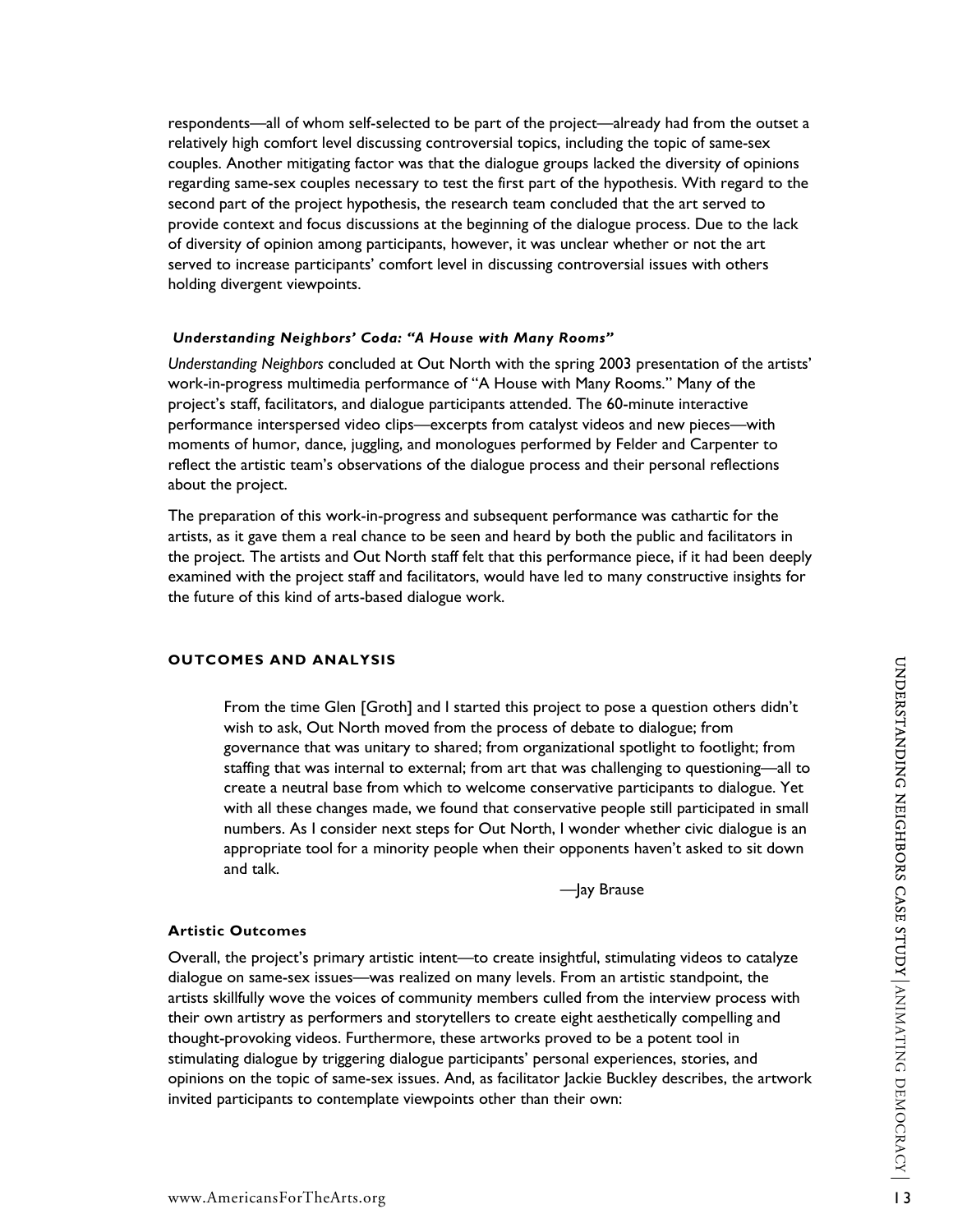The videos had the effect on participants that we anticipated they would have; namely, they provided a stimulus that inspired agreement, disagreement, contemplation, concern, and a wide range of emotions that were stirred. While the conversations rarely invoked the video images or sounds, except in passing references, they engaged the observers and invited reflection based on stories other than their own. The video had a voice in the group. Once that voice had been expressed the questions raised by participants seemed to frequently consider the video "character" point of view.

#### *Was the artwork biased or a "participant" in dialogue?*

While functioning as a powerful stimulus for dialogue, the videos also raised intriguing questions about the fundamental nature of art in relation to the project's concerns about neutrality. In carrying out their creative role in the project, the artists crafted videos reflective of their aesthetic interests as well as personal experiences and viewpoints about same-sex issues. Consequently a "point of view" was inherent in the artwork—one that tended to identify with and highlight gay and lesbian perspectives. That the artwork had a "point of view" was initially troubling for the project partners, staff, and facilitators, given their commitment to establish neutrality in the dialogue groups and create a non-judgmental environment in which participants felt comfortable to tell their stories and listen to others' stories. Project staff and facilitators struggled with the dilemma of introducing into a "neutral" dialogue process artwork that many perceived as biased.

[As] the facilitator training took place, some were troubled that the artwork plainly empathized with the struggles of lesbian and gay persons. Most facilitators grew comfortable framing the artwork as "having a point of view" and "representing a voice" in the dialogue process, but some continued to see the art as plainly biased. Understandably, the artists responded that as gay and lesbian people themselves, it would be inappropriate to try to speak from a point of view outside their own experience. Unlike a play, this was a work based on personal voice and that was a central factor for the creation of the work.

would be inappropriate to try to speak from a point of view outside their own<br>experience. Unlike a play, this was a work based on personal voice and that was a<br>central factor for the creation of the work.<br>Many diagoge part Many dialogue participants perceived the artwork as partial toward gay and lesbian perspectives, though they did not feel this bias detracted from the dialogue process. Surprisingly, dialogue participants holding conservative Christian viewpoints shared the same perspective. As a group of dialogue participants from the Abbot Loop Community Church commented, "We did feel the videos were slanted (encouraging acceptance of homosexuality), but not so much that the process was harmed." Other dialogue participants concurred that the artwork's slant toward one side of the same-sex issue was inconsequential in terms of the project's concerns for neutrality. However, they suggested that artwork representing a multiplicity of viewpoints would have made for a more stimulating discussion. Says facilitator Laura Bain:

The feedback from participants was that the "art" was too biased on one side and did not have equal dialogue on the topic. This was brought up by one of the gay participants. They felt that it would have been more stimulating for discussion if it [the art] had offered more viewpoints.

One of the project's most intriguing and unexpected discoveries was the way "biased" artwork, or art with a point of view on the topic, functioned positively in the dialogue process. As many of the facilitators observed, the artists' work was seen as another "person" in the room—a voice that invited dialogue participants to consider a perspective beyond their own personal experiences and opinions. And, as facilitator Jennifer Esterl observed, the artwork's role as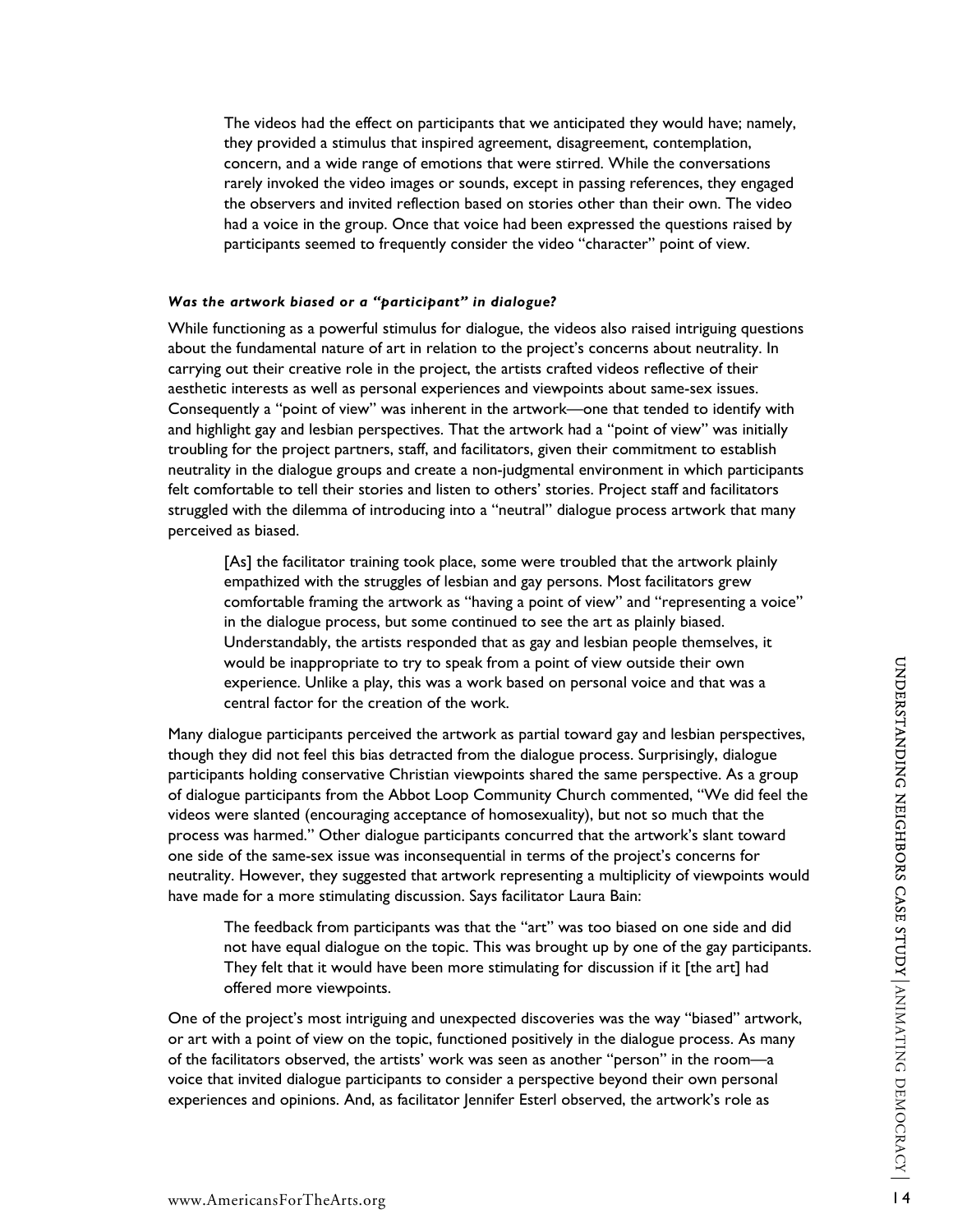"participant" in the dialogue process brought forth "minority" viewpoints underrepresented in the dialogue group's participant make-up.

> One of the things I noticed in our dialogue group is that the videos provided an outlet for the more marginalized voice. It worked well to use the suggestion that the videos be seen as "another participant," especially because they ended up serving as an ally for the one gay male in our group. I think they alleviated some of the burden and pressure on him to provide the viewpoints of the whole gay and lesbian community.

While the project unearthed fascinating insights into the interplay between art with a "point of view" and dialogue, it left many unresolved questions about the nature of art in effecting neutrality in dialogue. How important—or even possible—is "neutral" art for effecting "neutrality" in dialogue? Does art with "a point of view" diminish or enhance the possibility for "neutral" dialogue?

#### *Finding balance in the project's art-dialogue equation*

Fully integrating the art and dialogue components formed one of the project's greatest challenges. By virtue of the project's design, the artistic team operated with considerable autonomy in the creation of the catalyst videos. While this gave the artistic team free rein to create videos as they saw fit, it also unintentionally circumscribed the artists' role in design and implementation of the dialogue component. Consequently, the artistic team was challenged to insert its voice in the dialogue design process. More broadly, the artistic team struggled for equal footing and presence in a project that, as it unfolded, placed increasing emphasis on the dialogue process.

The "disconnect" between the art and dialogue components was reinforced by the absence of direct, ongoing communication between the artists and the coordinating committee and dialogue team. The artists felt largely "left out of the loop" about the project's core purpose and activities, especially about how the art would be used in the dialogue sessions—information that would have informed the creation of the videos. Carpenter describes the artistic team's frustration about the dialogue team's selection of the catalyst videos:

team. The artists felt largely "left out of the loop" about the project's core purpose and<br>activities, especially about how the art would be used in the dialogue sestions—information that<br>would have informate the creation After an informal training in the Public Conversations Project dialogue model by the project's dialogue consultant [Ann McBroom], the artistic team asked for her guidance and suggestions as to the tone and form the catalyst videos might take. She stressed that the videos should be artist-driven and that the artists should not worry about the principles of dialogue in their creation. Unfortunately, many of the videos were not chosen for use in the dialogue groups precisely because of an incompatibility between the tone and/or content of the art and the purpose of art in the dialogue sessions… I actually feel that [McBroom] was acting under the assumptions of the project: that experts should exercise control over their areas of knowledge. Unfortunately, (and as is often the case) this project placed the artistic team in a subordinate role to the role of dialogue.

Carpenter also points out that the videos could have been used to greater effect had the dialogue team received guidance from the artistic team about how art conveys meaning:

Another frustration of the artistic team came when we were sent questions that were asked during the dialogue groups. Based on the questions that we were sent, there seemed to be very little attention paid to the content of the videos and/or the questions seemed to be so vague as to remove the artwork from the conversation altogether. In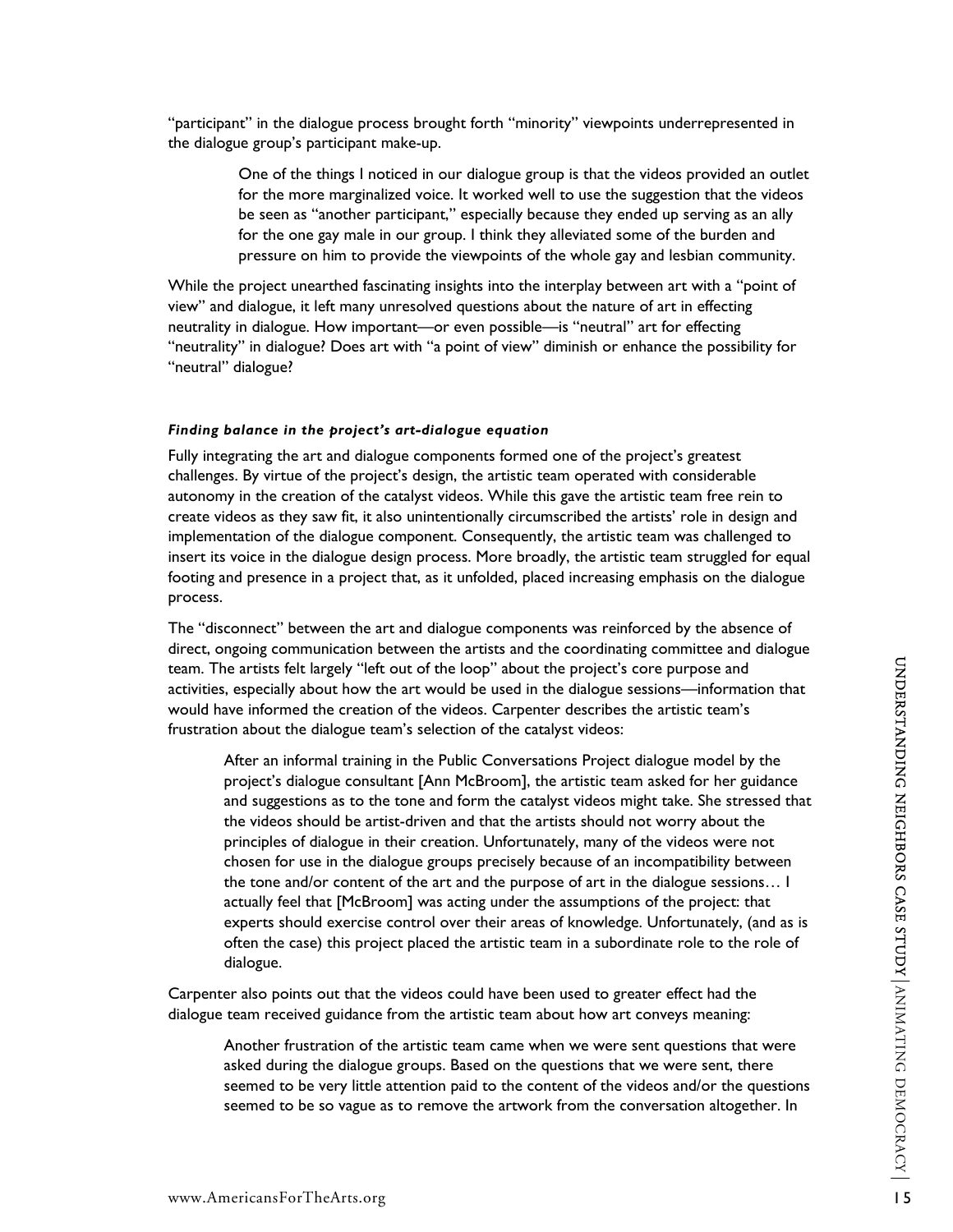retrospect I think the project would have benefited from the artistic team informally training the dialogue team as to how art operates to create meaning. Indeed, speaking with members of the dialogue team after our work-in-progress performance of "A House with Many Rooms," the desire was expressed for more inclusiveness across disciplines to be built into the structure of the project.

In *Understanding Neighbors*' final report to Animating Democracy, project members agreed with Carpenter's assertion that closer collaboration between the artists, dialogue team, and the coordinating committee would have fostered productive interplay between the art and dialogue components. They also recognized that incorporating an artists' orientation into the facilitator training sessions would have enhanced the dialogue facilitators' understanding about the artwork and their capacity to use it effectively in the dialogue process.

We now recognize that the project design did not thoroughly conceive, nor effectively implement, a training component to fully integrate the art into the dialogue process. The facilitators (along with the coordinating committee) had varying levels of sophistication with the art forms. Some among us were impatient and critical of certain art performances or questioned whether the documentary interviews represented art at all… As noted above, most on the coordinating committee now conclude that more direct involvement of the artists in the facilitator training sessions would have been a great help, perhaps by giving an orientation to the aesthetic choices used given its sometimes abstract nature; and to be briefed on the intentions of their work. This review could also have grounded the facilitators in the process of conducting their own group analysis of the art, when that was desired.

The project members also contemplated whether the integration of the art and dialogue components would have been better served had the dialogue method been determined in advance of the creation of the art.

Some felt it would have helped if the dialogue method was identified in advance, before the art was developed, so that the art could have been designed more specifically for the dialogue. Others felt this was precisely the problem, that the art became too focused on dialogue rather than the artistic process and impact—that it was valid and critical in this project to "let the artists be artists"—to enable them to create work which was focused on what they needed to say.

Some felt it would have helped if the dialogue method was identified in advance, before<br>the art was developed, so that the art could have been designed more specifically for<br>the dialogue. Others felt this was precisely th Project members remained divided about how to bring balance to the project's art and dialogue equation. Should the artwork be shaped to serve dialogue? Or should the project "let artists be artists" in creation of their work? How can art and dialogue co-exist without one being overshadowed by the other? While *Understanding Neighbors* surfaced many more questions than answers about the pairing of art and dialogue in an arts-based civic dialogue project, Oxley considers that the most important lesson of the project was:

…that dialogue and art can indeed be combined to encourage constructive conversation on a controversial topic. Art can enrich a dialogue process; it was so in this project even with the unfortunate decision to keep separate the artistic and dialogue design process, and even with the disproportionate emphasis—from inception though implementation on dialogue. Like much learning, this project leaves me pondering. What magic could spring from more fully integrating the creation of art and dialogue?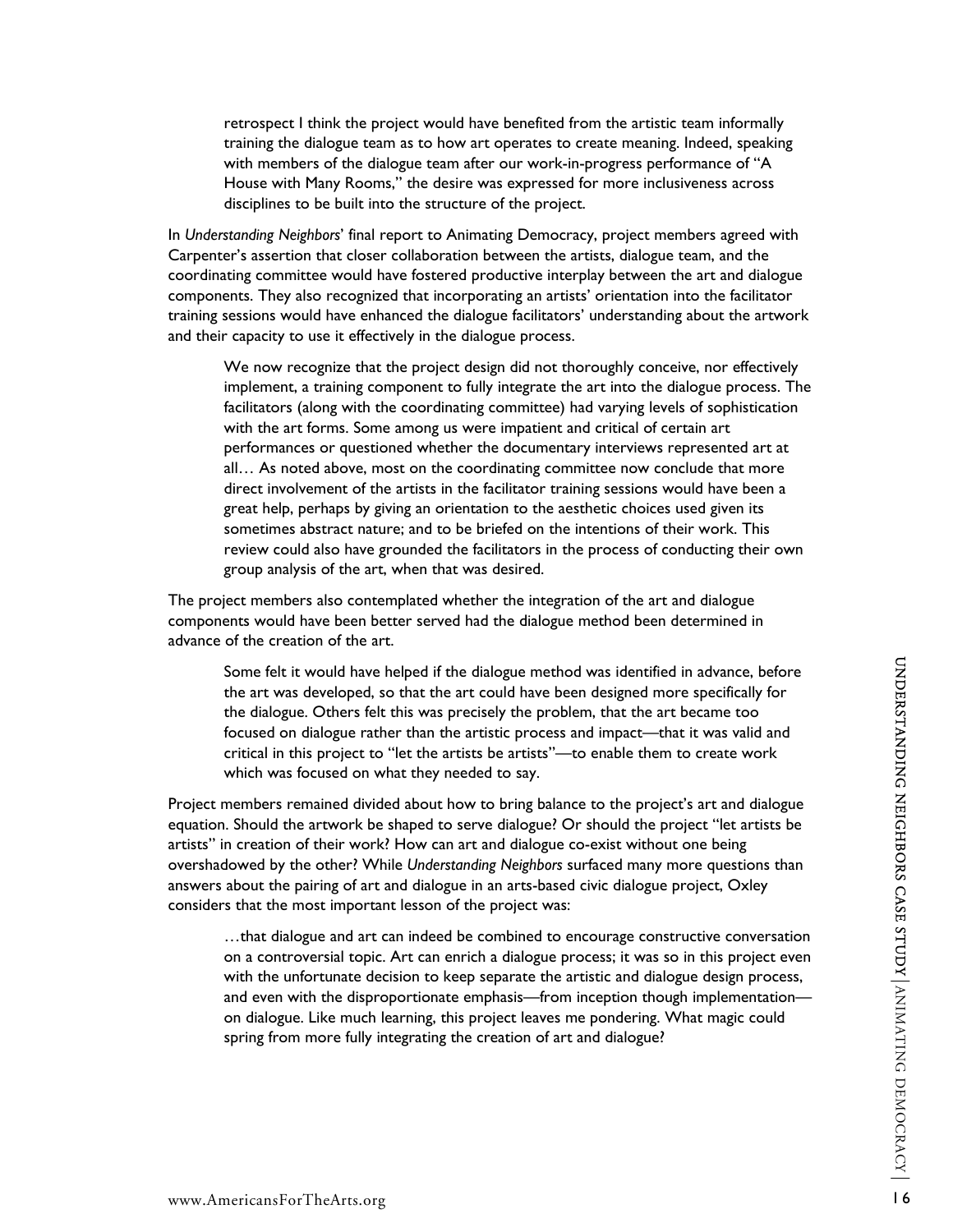#### **Dialogue Outcomes**

The project set forth a bold and challenging dialogue goal: to engage 200-250 Anchorage community members of diverse viewpoints in constructive, respectful dialogue about the question, "What is the social, moral, and legal place of same-sex couples in our society?" Taken as a whole, *Understanding Neighbors'* dialogue component succeeded on many levels. Through its carefully constructed and thoughtfully implemented dialogue framework, the project successfully renewed interest and raised awareness about the issue of same-sex relationships. It also engaged new circles of Anchorage residents, both as facilitators and dialogue participants. In view of several setbacks the project experienced along the way—the untimely death of its co-founder, acute financial stress, and the unexpected withdrawal of the project's original evaluator—these achievements are all the more remarkable.



*Understanding Neighbors* artists Stephan Mazurek, Peter Carpenter, and Sara Felder hold a post-work-in-progress discussion with dialogue participants and facilitators at project end. Photo © Jay Brause.

#### *The dialogue "evangelists": The critical role of the dialogue facilitators*

The design and execution of the project's multidimensional dialogue component yielded a wealth of valuable techniques and methodologies. Among the most significant was the recruitment and training of 25 volunteer dialogue facilitators. This dedicated cadre fervently embraced the project's dialogue principles and goals and undertook their role with professionalism and commitment. In many ways, the dialogue facilitators were indispensable to the project, not only for their skillful work with Community Dialogue Sessions, but as "evangelists" within the community for the kind of constructive dialogue the project sought to foster. Project members concluded that the volunteer facilitators stood alongside community members as central participants in civic dialogue.

training or 25 volunteer talongue hacilitations. This telestated care reverting the more interpretises and gradiations were indispensale to the project, not only for their stillful work, the dalogue facilitators were indis We were fortunate to draw upon a very dedicated group of 25 facilitators, many with professional skills in mediation and group dynamics, willing to devote a great deal of time to this community project, and even to pay to help defray the costs of training… Since the conclusion of the project, it has become apparent how critical this group is to considering an extension of this process—for without this trained group, there can be no *Understanding Neighbors*. How to keep them motivated has stepped up as a major question for continuation. This raises questions about who should be central to civic dialogue. In our case, the facilitators clearly became a critical participant, as important as the community participants themselves.

#### *Netting media attention while defusing potential controversy*

The project's lengthy, intensive recruitment efforts and public relations plan formed another critical dimension of the project's dialogue component. These activities resulted in the recruitment and participation of nearly 100 community members in the Community Dialogue Sessions, as well as forged critical alliances with a diverse mix of "stakeholder" organizations.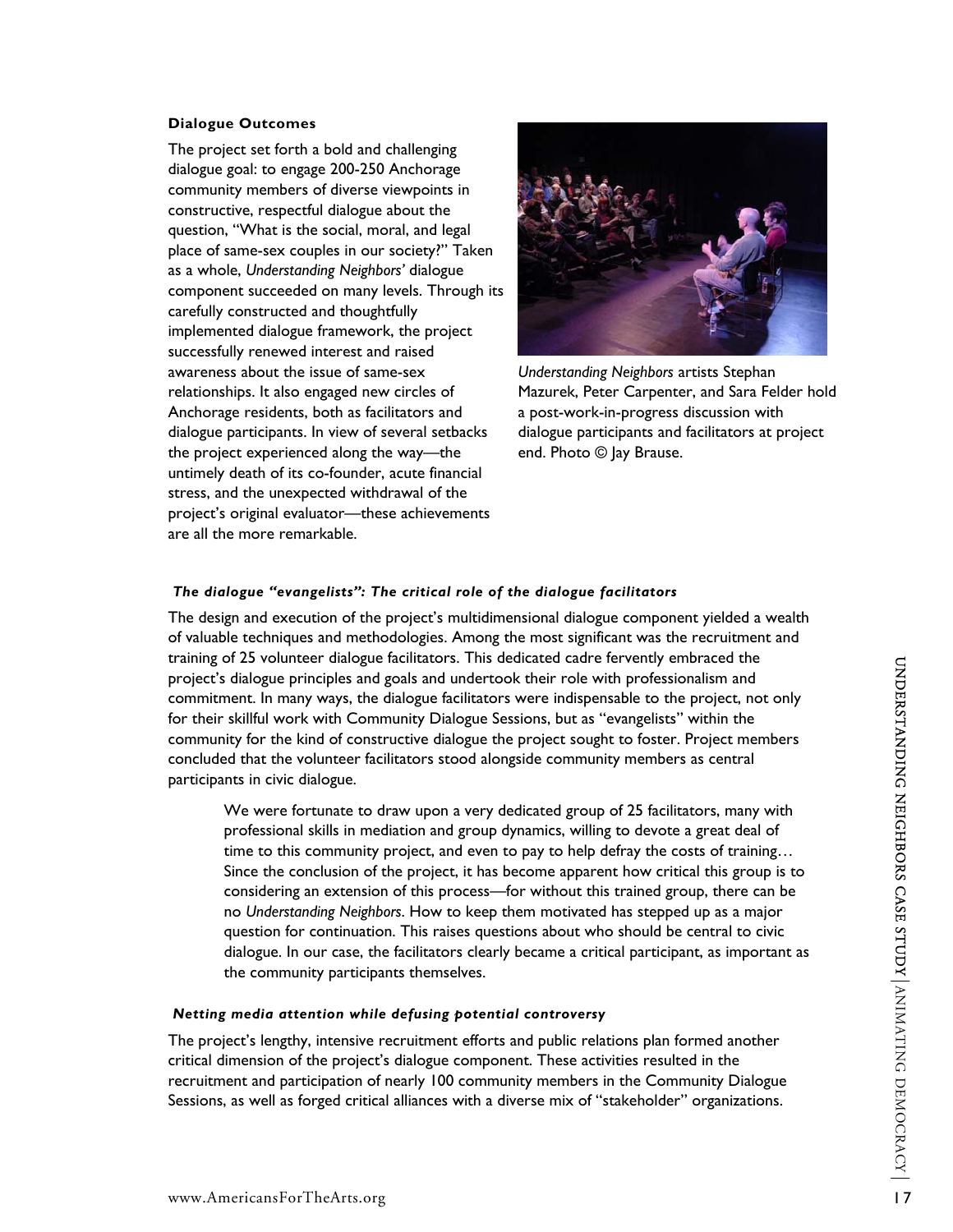Given its potential for igniting controversy within the community about the emotionally charged topic of same-sex relationships, the project took a proactive stance in garnering media attention. Drawing on her previous experience working with local media outlets, Staten crafted and implemented a media strategy that carefully positioned *Understanding Neighbors* in the public eye, highlighting the project's commitment to welcoming community members representing both conservative and progressive viewpoints to dialogue on same-sex relationships. As Staten described it at Animating Democracy's 2003 National Exchange, this strategy was realized most effectively by bringing forward voices on both sides of the issue in editorial sections of the newspaper and in radio and TV interviews.

Through the editorial sections we brought voices of people on opposite sides of the issue forward. This was important because that was the model for our project. We had to project that we welcomed conservative and progressive viewpoints. We used feature articles in the mainstream news and alterative newspapers. We had radio and TV interviews bringing together conservative and liberal points of view. A prominent Lutheran minister who was an early participant helped keep communities together. What would have been an inflammatory issue was not.

The project's proactive media strategy netted extensive press coverage and helped cast the project in a positive light within the community while simultaneously circumventing the potential for controversy. Ironically*, Understanding Neighbors'* challenges in bringing together participants representing a wide spectrum of perspectives may have been due to the project's success in averting controversy in the media. Says Brause, "Out North has wide experience with how controversy in the media results in higher participation in audiences… [T]hat our project staff was successful in keeping controversy out of the media is precisely one of the problems of gathering people to participate."

# *Did "understanding" happen?*

Did "understanding" happen?<br>
In spire of Understanding" happen?<br>
in spire of Understanding Neightloofs proactive media and recruitment strategies and its conscious<br>
efforts to establish and evidence neutrality, the project In spite of *Understanding Neighbors*' proactive media and recruitment strategies and its conscious efforts to establish and evidence neutrality, the project was challenged to bring a range of voices to the dialogue groups. As the research/evaluation team's final report points out, the majority of dialogue participants, all of whom self-selected to be part of the project, were centrists on the topic of same-sex couples. Most participants expressed regret about the lack of diversity among group members; they were particularly disappointed by the relatively few conservative voices represented in the dialogue groups and the missed opportunity to hear and learn about this position. The lack of diverse viewpoints within the dialogue groups diminished opportunities for "understanding" to occur among community members who had hoped to learn about "the other side" of the same-sex issue.

The tepid response *Understanding Neighbors* received from both ends of religious and political spectrums raised a critical question for the project members: was the community ready to take on this civic issue? The project's community "mapping" and extensive outreach indicated that large segments of the Anchorage community were indeed ready for the general topic and supportive of the dialogue process. At the same time, the project leaders realized in retrospect that the gay/lesbian and the religious conservative communities were much less disposed at the time of the project to engage in dialogue on the topic of same-sex couples.

…[W]e are acutely aware that broad sectors of our community are not ready for a dialogue on the topic of same-sex couples. Some in the LGBT community expressed frustration that arts funds were being deflected to conversations with "people who will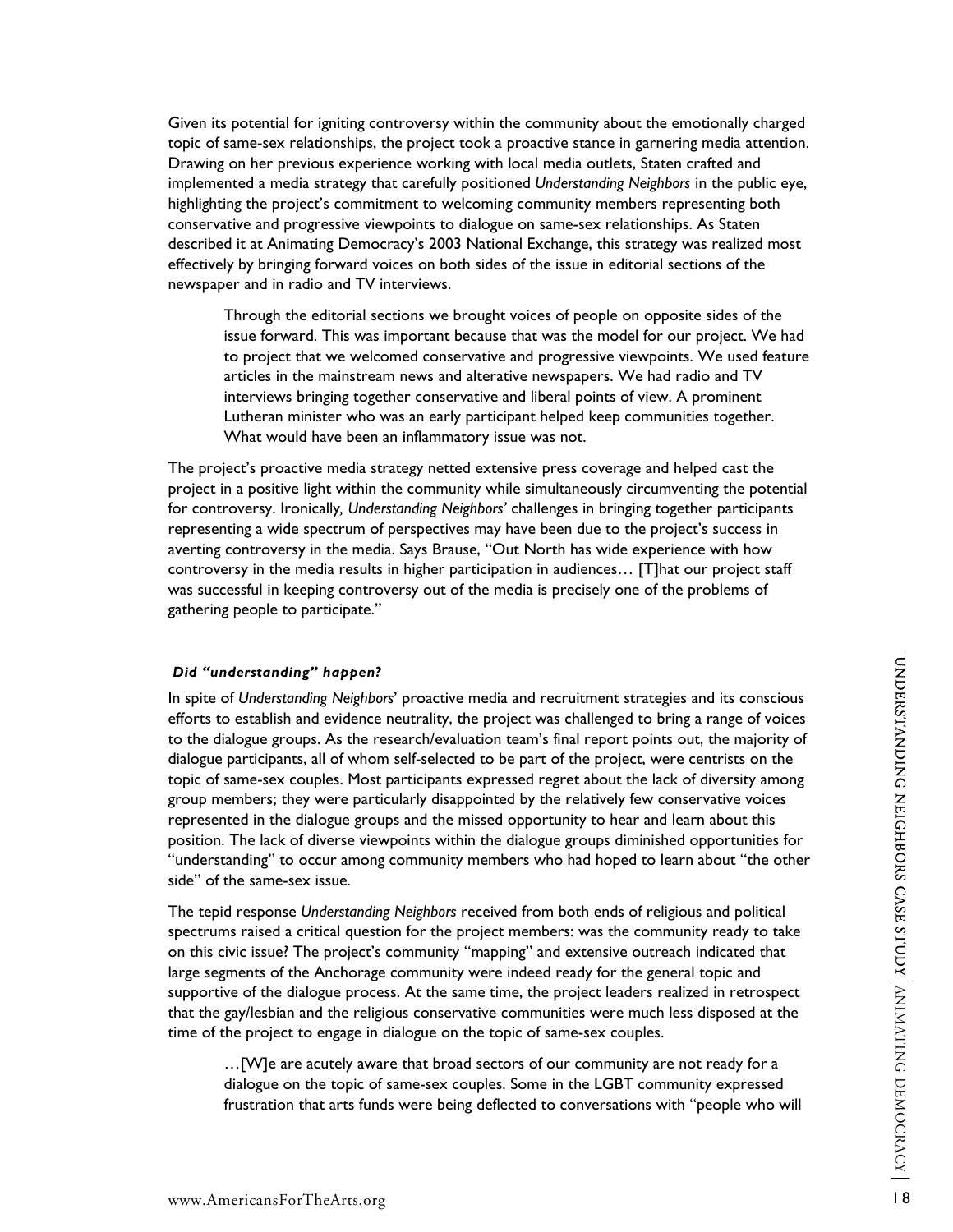never accept us." Some church leaders who initially expressed support for the project curtailed their involvement during the developmental phase—a reflection of concerns over the project topic, sponsorship, lack of conservative presence, and other factors such as time required. In addition, many of the outreach meetings were met with a polite but cool reception.

Reflecting on the project's challenges in obtaining diverse viewpoints, McBroom suggests that conducting the community "mapping" process before designing the project (as opposed to using it to inform the dialogue design) might have yielded a more nuanced understanding of the community's overall level of readiness. Moreover, the project's design would have benefited from greater insight into how specific segments of the community have previously encountered the topic of same-sex relationships, and what factors might motivate or hinder them from reengaging around this issue. Says McBroom:

The biggest challenge was bringing a range of voices to the project. The most important lesson I learned was the need to spend substantial time and energy (up front) to understand the nature and impacts of controversy on the whole community, the old conversation, the potential value and motivation across different factions to engage in new conversation, etc. Although this preliminary "mapping" was attempted in the spring and summer, the project would have been more successful if this engagement had occurred prior to the designing the project for the grant. The art, the dialogue design, and the outreach might have been more focused to meet the needs of the community as a whole, thus encouraging more participation from "conservatives" to allow for a richer, deeper dialogue.

#### *Posing the project's civic question: Was it addressed or avoided?*

From the outset, project members gave careful consideration to issues of neutrality in the formulation of *Understanding Neighbors'* central question—What is the social, moral, and legal place of same-sex couples in our society?—in order to provide a broad cross section of the community with multiple entry points into the topic. Toward that end, the phrase "same-sex marriage," which appeared in the original question, was changed to the more neutral "place of



*Understanding Neighbors* Coordinating Committee members Peg Tileston and Mia Oxley in a final project debriefing. Photo © Jay Brause.

same-sex couples." The question in its final version formed the springboard for the artists' work and guided the development of the dialogue process.

www.AmericansForTheArts.org<br>www.AmericansForTheArts.org<br>www.AmericansForTheArts.org<br>www.AmericansForTheArts.org<br>www.AmericansForTheArts.org<br>www.AmericansForTheArts.org<br>www.AmericansForTheArts.org<br>www.AmericansForTheArts.or One of the most interesting dialogue outcomes was the extent to which the project question was addressed. Many dialogue participants expressed disappointment that the dialogue groups did not delve directly enough into the question, particularly the legal and public policy aspects. From a structural standpoint, the reduced number of dialogue sessions did not provide adequate time for fuller discussion about other aspects of the project question. More importantly, the artwork and nonanalytic style of the dialogue design encouraged participants to respond to the project question by bringing forth and sharing their personal stories and experiences. As project members explain, the indirect way in which the project question was addressed evoked meaningful conversation among group members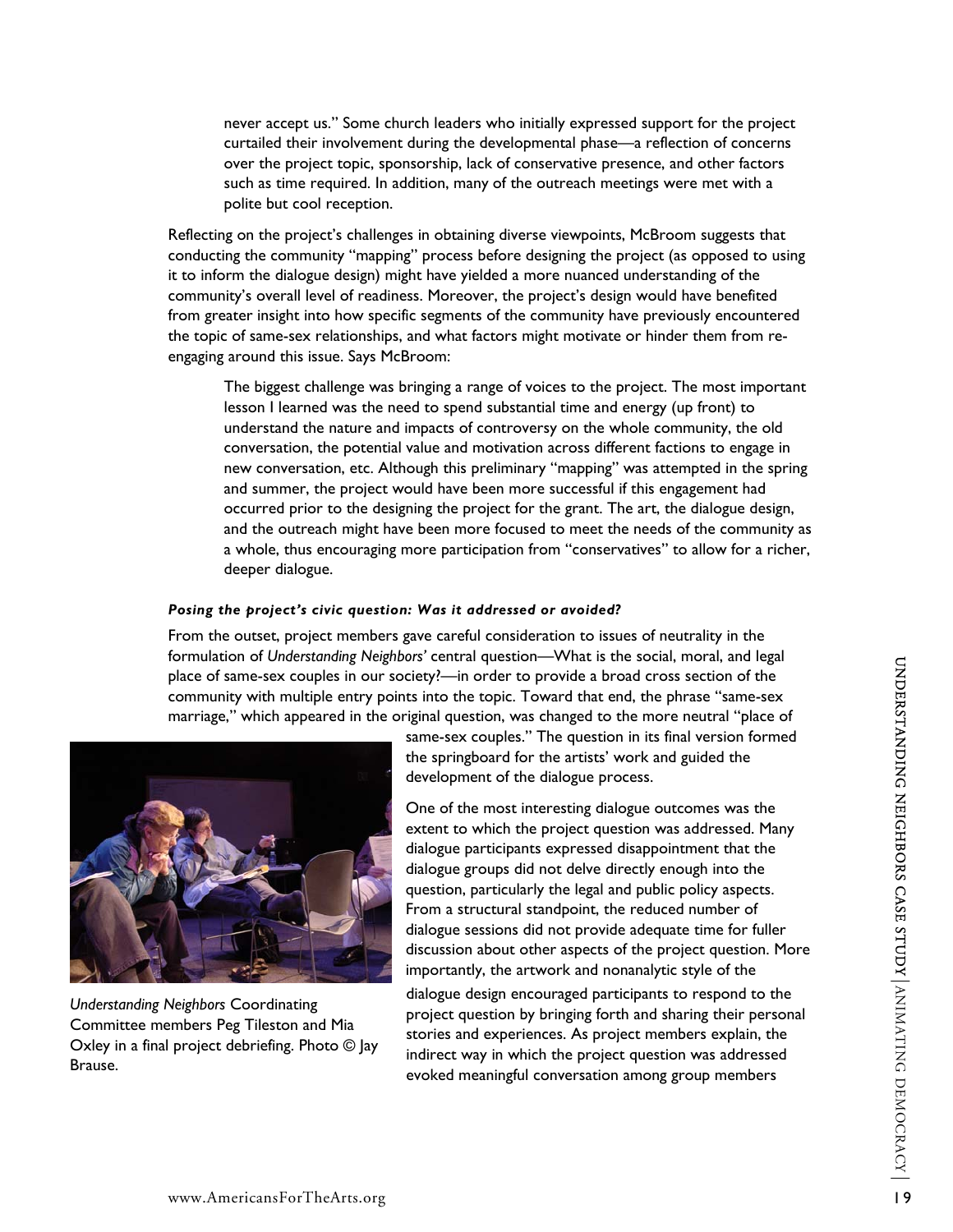about the general topic, but not a focused discussion on the legal/moral issues concerning samesex couples.

…[T]he project unfolded through the combined efforts of the artists, participants, facilitators and the coordinating committee, and there was certainly an evolution in the way the question was addressed, or in the eyes of some, avoided.

The artists responded to the central question with an affirming, personal artistic vision, not always focused on couples. The design of the dialogue groups sought explicitly to avoid the analytic-debate style of conversation, and so directed attention to the variety of life experiences refracting from the central question. For example, dialogue questions asked participants to share their own experiences about being different, or being accepted in critical life choices. For most groups, the artwork, combined with questions of this sort, brought people to share their life experiences in a non-judgmental way, *and* to explore the many facets of experience for same-sex couples. However, there were no directed questions of the sort: do you agree with same-sex marriage? And the topic question was not posed by the facilitators.

#### **Organizational Outcomes and Challenges**

#### *The coordinating committee structure: Did it work?*

In addition to establishing a neutral and credible base for the project, the coordinating committee was charged with overall implementation of *Understanding Neighbors*. Drawing on the resources and expertise of the three partner organizations, the coordinating committee brought consistent and conscientious leadership to the project's execution. Individual members dedicated significant time and energy to serving on the committee.

Given the project's ambitious scope and complexity, the coordinating committee experienced many challenges, particularly in the areas of communication and decision-making. The coordinating committee struggled to build consensus within itself and among key project players around a shared understanding of the project concept, and to speak with a unified voice throughout the implementation phases. The structural separation between the coordinating committee and Out North leadership, namely Brause and Dugan, led to misunderstandings and strained communications.

While acknowledging the coordinating committee's value and critical contribution to the project, some project members suggest that a different type of governance structure, such as an advisory committee, might have proved as effective and more cost-efficient.

Given the project's ambitious scope and complexity, the coordinating committee experienced<br>marry challenges, particularly in the areas of communication and decision-making. The<br>coordinating committee struggled to build con …[T]he basic organizational structure of the three sponsors was a sound approach to concerns about credibility of an Out North solo effort, and brought some new instructional resources to the project. Various coordinating members contributed significant skill and effort to the implementation of the project. The separate office for *Understanding Neighbors* staff initially appeared to have been appropriate for clarity about the independence of the project. At the same time, the sheer labor of creating shared understandings and effective working relationships among the various entities was extremely demanding. While the collaborative governance approach was valuable, the coordinating committee has come to believe that a lower profile, advisory role for the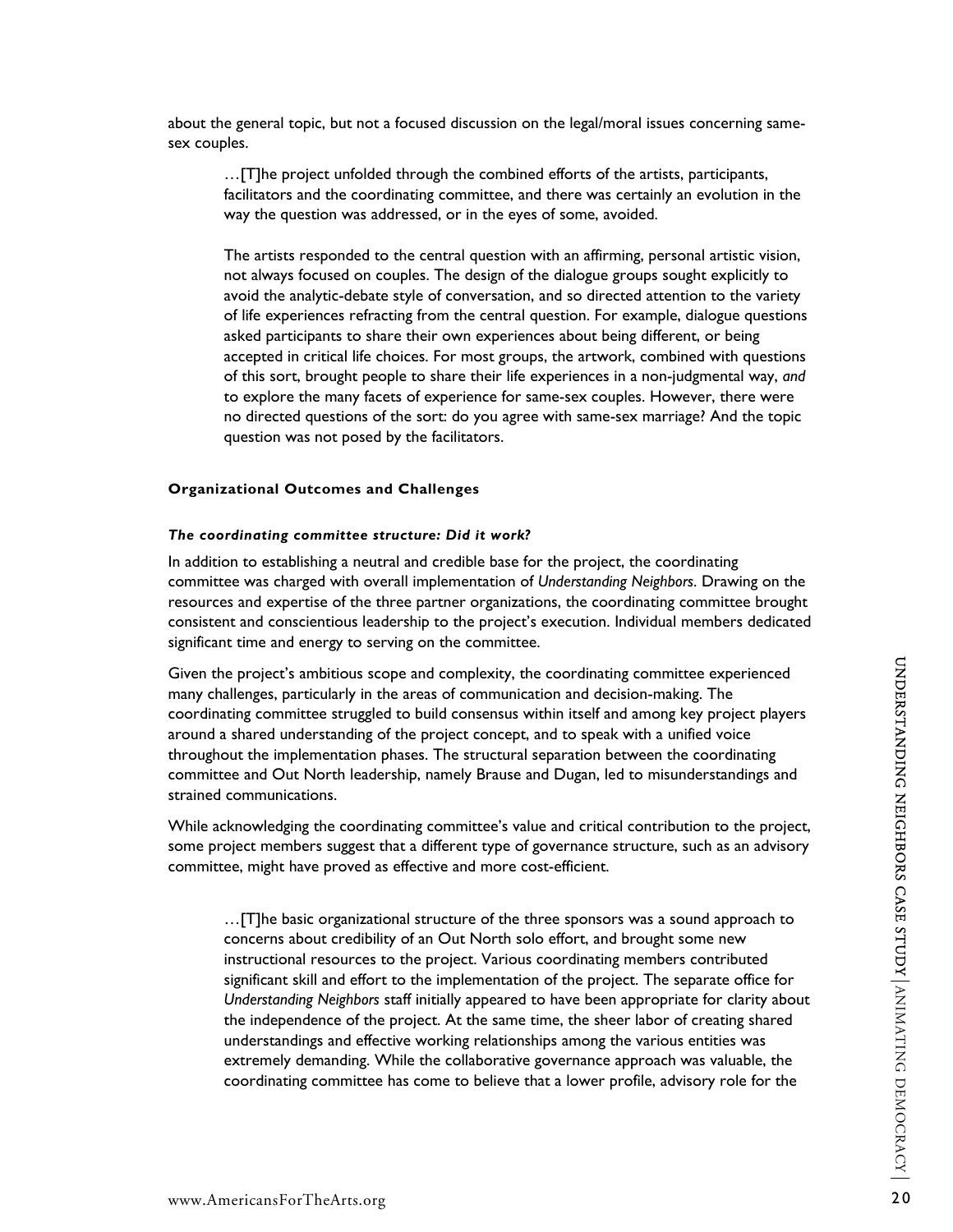coordinating committee, with greater reliance on the Out North staff would have reduced the costs of coordination, both financially and emotionally.

### *The efficacy of Out North's "distancing" strategy*

*Understanding Neighbors* had profound organizational implications for its originator and cosponsor, Out North. To address the project's neutrality issues, Out North made the crucial decision to distance itself from *Understanding Neighbors* by partnering with Alaska Common Ground and the Interfaith Council of Anchorage, and ceding its sole authority over the project to the coordinating committee. This was not only a structural strategy; Out North and the coordinating committee also agreed to establish a project office physically separate from, and independent of, Out North's headquarters.

From an organizational standpoint, Out North's "distancing" strategy had unforeseen and largely negative consequences. The physical separation of the *Understanding Neighbors* office strained communications and working relations between Out North and project staff. The arrangement also diminished opportunities for Out North staff to benefit from the experiential knowledge gained through the project. More importantly, the project's co-sponsorship model and shared governance structure reduced Out North's visibility and the centrality of its role as cultural organizer. In the end, Out North's "distancing" strategy, devised for the sake of the project's neutrality, effectively made this activist organization invisible.

In light of the weak response *Understanding Neighbors* received from the community's conservative sectors, these organizational consequences were all the more disheartening for Out North. Ironically, one of Out North's key findings was that the project organizer's "neutrality" was of lesser consequence to fostering meaningful community dialogue than active participation from all sides of a given issue. This also raised important questions for Out North about the efficacy of civic dialogue as a means to achieve its vision for social change in its community. How can dialogue foster understanding among "neighbors" when key segments of the community haven't asked to sit down and talk? And how can dialogue move a community from understanding to action around a critical civic concern?

En unarge to the met standing anong integrations where its vergine that we stormulting from<br>there is taked to sit down and talk? And how can dialogue move a community from<br>understanding to action around a critical civic co That *Understanding Neighbors* would bring together Alaskans representing conservative and progressive views in meaningful dialogue on same-sex relationships was an expectation largely left unmet for Out North. Nevertheless, the project's carefully constructed pairing of thoughtprovoking art with structured dialogue broke new ground with regard to effective arts-based dialogue practices. More importantly, *Understanding Neighbors* stands as an inspiring arts-based dialogue model for Anchorage and for other communities seeking to engage their citizens in controversial civic issues. Says dialogue facilitator Jennifer Esterl, "…I am very excited about the [*Understanding Neighbors*] dialogue process and its potential application to other divisive issues in our community. I am particularly interested in seeing what it could do with issues of racism, and I think a similar type of artwork (i.e., videos) would be not only useful, but perhaps essential in helping to assure a diversity of viewpoints…"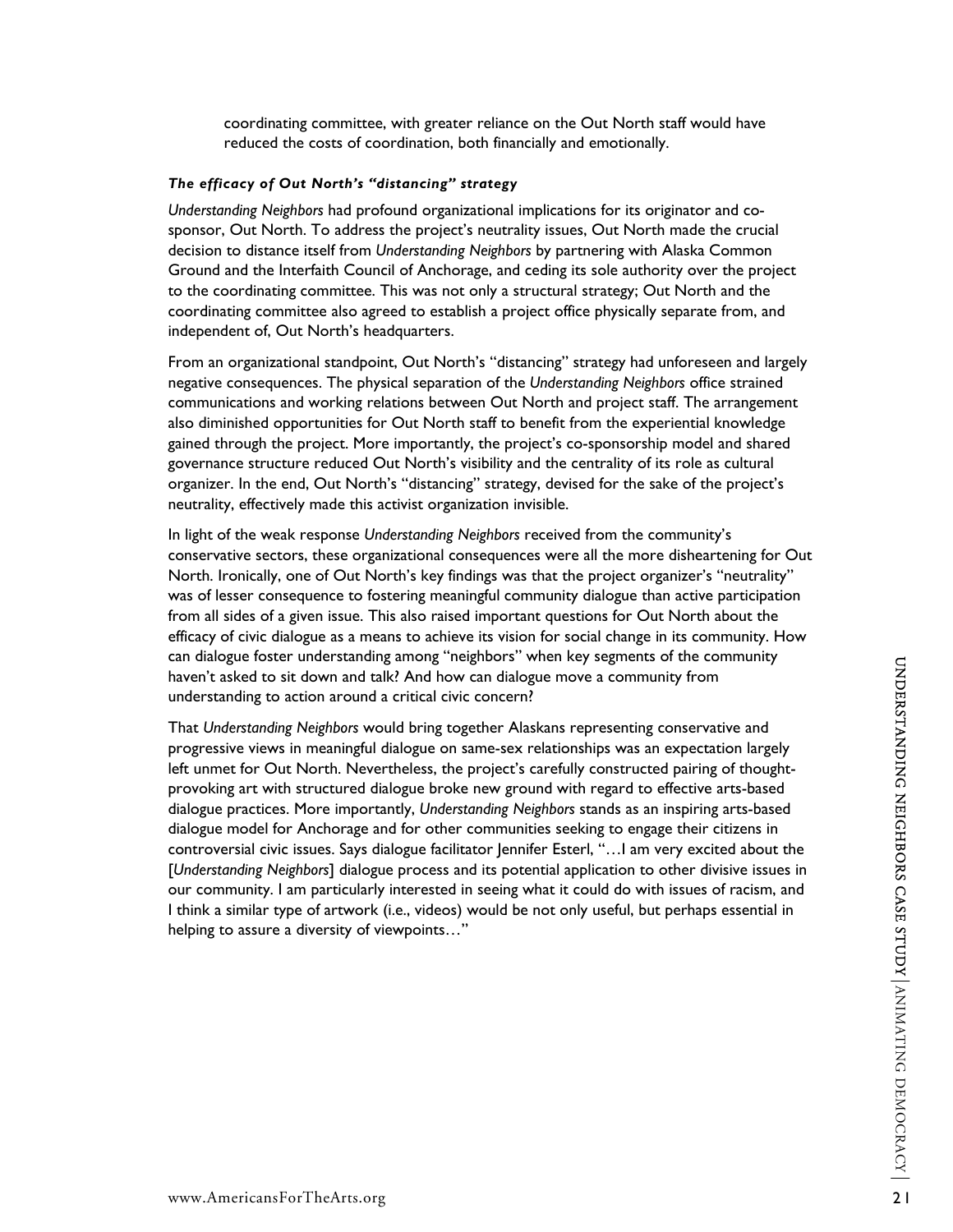\* \* \*

**Lynn E. Stern** is a New York-based writer and independent consultant with 15 years' experience in the nonprofit sector. She advises philanthropic organizations and not-forprofit groups in strategic planning, program design, management and evaluation. Fluent in Russian, Lynn is a specialist in cultural exchange between the U.S., Central and Eastern Europe and Russia. She served as project specialist to the Ford Foundation's Media, Arts and Culture unit where she oversaw its capacity-building initiatives in the arts, international creative collaboration and arts-based civic dialogue. She currently serves as consultant to the Foundation's electronic media policy portfolio.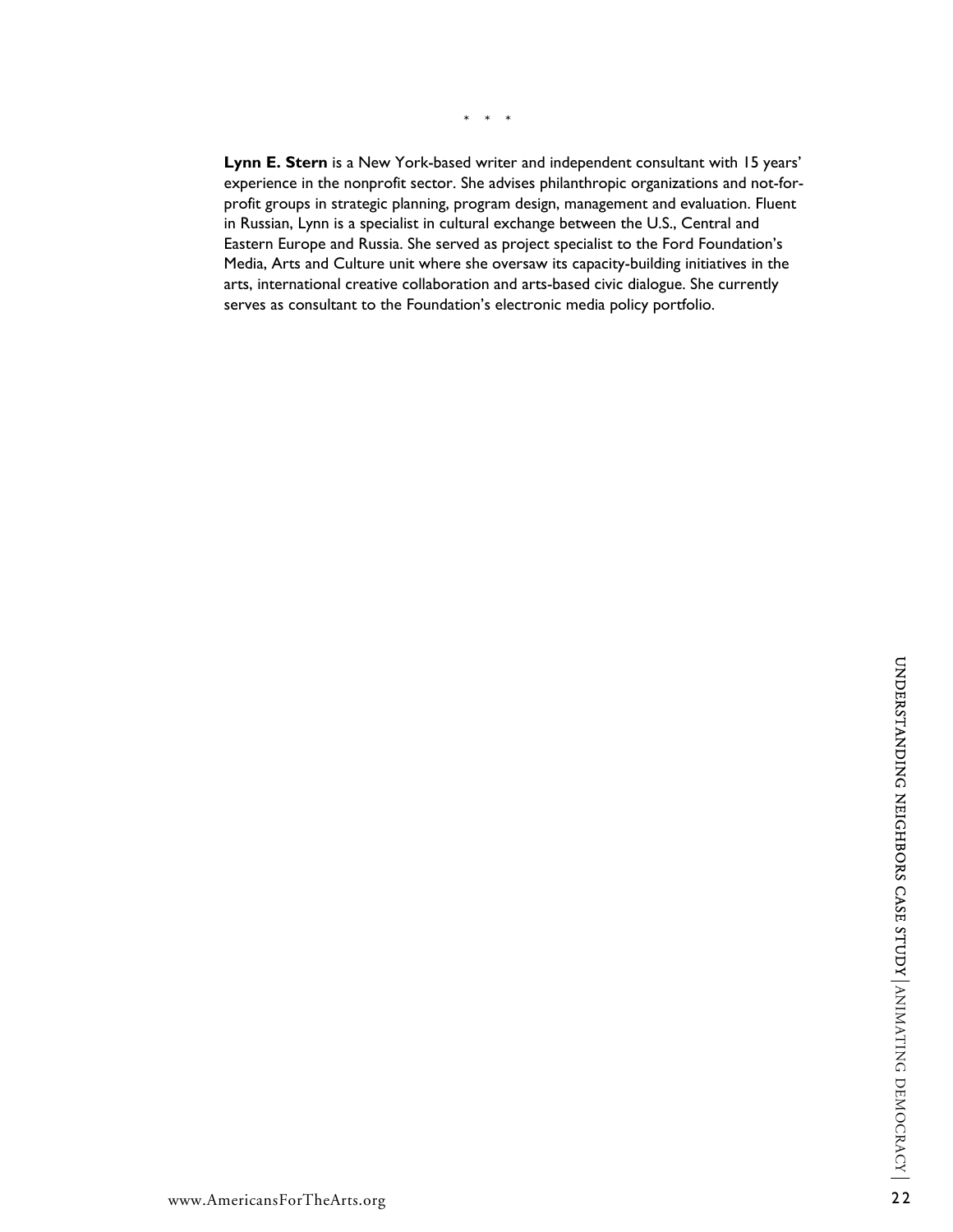# ANIMATING DeMOCRACY

# Appendix I: Mapping the Conflicts

## **MAPPING THE CONFLICTS**

*Understanding Neighbors* conducted exploratory interviews using a process modified from the Public Conversations Project to inform the focus and design of the project's arts-based dialogue sessions. Interviews aimed to deepen understanding of how issues regarding same-sex couples were affecting the community; identify where conflicts existed; evaluate the costs of these conflicts; and understand what had worked and not worked in the past to address or transform these conflicts. A range of community members including pastors, politicians, state and local public agency heads, organization members, and others participated in one-hour interviews. Following is the central question for the interview followed by follow-up questions.

# **Are you aware of any conflicts within your (community, organization, congregation) related to the moral, legal, and cultural place of same-sex couples?**

### **If the answer is NO:**

- How do you account for the absence of conflict that is straining other organizations, communities, congregations?
- Have there been conflicts in the past?
- Are there conflicts about other sexually-related matters? What are they about? Who is involved?
- Are there lessons in the experience of your (community, organization, faith community) for those who are struggling with these conflicts?
- Who could we talk to in order to learn more?

## **If the answer is FORMERLY BUT NOT NOW:**

- What were the issues in the conflict?
- How did the conflicts manifest themselves? How did the conflict evolve?
- How polarized did the matters become? What voices were devalued or silenced? Who were the bridges?
- Are there conflicts about other sexually-related matters? What are they about? Who is<br>
involved?<br>
 Are there lessons in the experience of your (community, organization, faith community)<br>
for those who are struggling wi • Were there deliberate attempts to transform the negative sides? If yes, who made these attempts? How effective were they? What limited their effectiveness?
	- If no such attempts were made, what changed the course of the conflict?
	- Are there lessons in what you did and didn't do that could be lessons for others?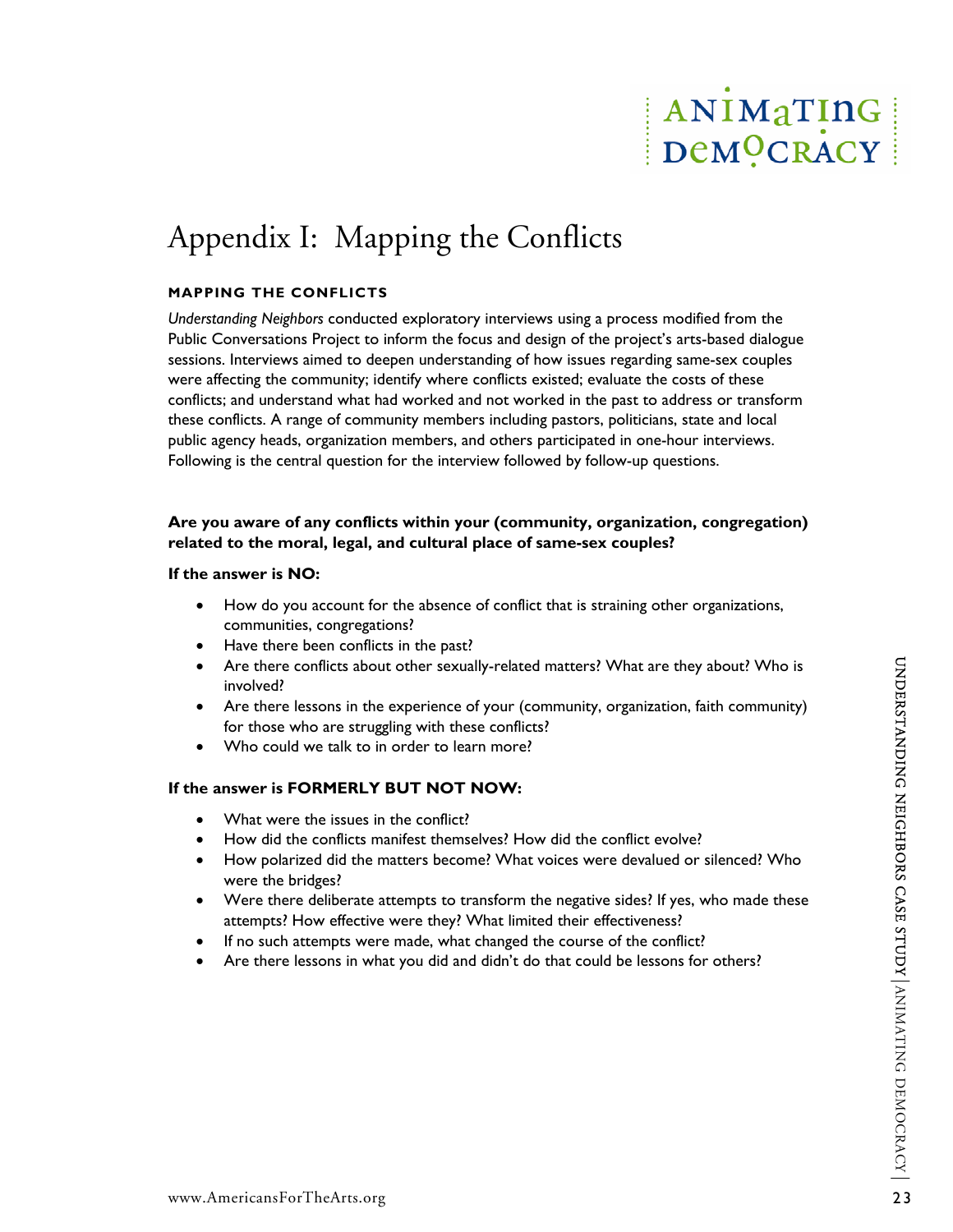### **If the answer is YES:**

- What are the specific issues around which there is conflict? In what context does it surface (local, regional, national)?
- How divisive is the conflict compared to other conflicts? What issues are more divisive?
- How has the presence of conflict around same-sex couples expressed itself? What are the signs of its presence? Who is affected by it and how?
- How polarized have these matters become? How many "sides" are there? What voices have been devalued or silenced? Who are the bridges?
- What impact is the conflict having on your (community, organization, congregation)?
- How widespread is the concern about the costs of the conflict? Who is most concerned?
- What steps have been taken to transform/address/contain these conflicts? How effective have they been? What has limited their effectiveness?
- Have members been trained as facilitators/mediators/discussion leaders to bring people together? Who are they? How were they trained? What role do they play?
- Have you ever retained a "third party" practitioner to help with these conflicts?
- What are the lessons you have learned from what has and has not gone well that you can share with others in similar struggles?

# **POTENTIAL FOR PARTICIPATING IN DIALOGUE PROJECT (Modified)**

- What, if any, potential value do you see in members from your (organization, community, congregation) participating in a dialogue project on the role of same-sex couples? Who would you like to see involved? What role would they play?
- What would happen during the dialogue that would make participation worthwhile?
- What would be your interest level in participating in a dialogue project on the role of same-sex couples?
- what concerns would you have about participating or recommending participation, in a<br>
dialogue about the role of same-sex couples?<br> **CLOSING**<br> **CLOSING**<br> **CLOSING**<br> **CLOSING**<br> **CLOSING**<br>
<br> **CLOSING**<br>
<br>
<br>
<br>
<br>
<br>

<br> • What concerns would you have about participating or recommending participation, in a dialogue about the role of same-sex couples?
	- What should dialogue planners keep in mind when planning the dialogue sessions?

## **CLOSING**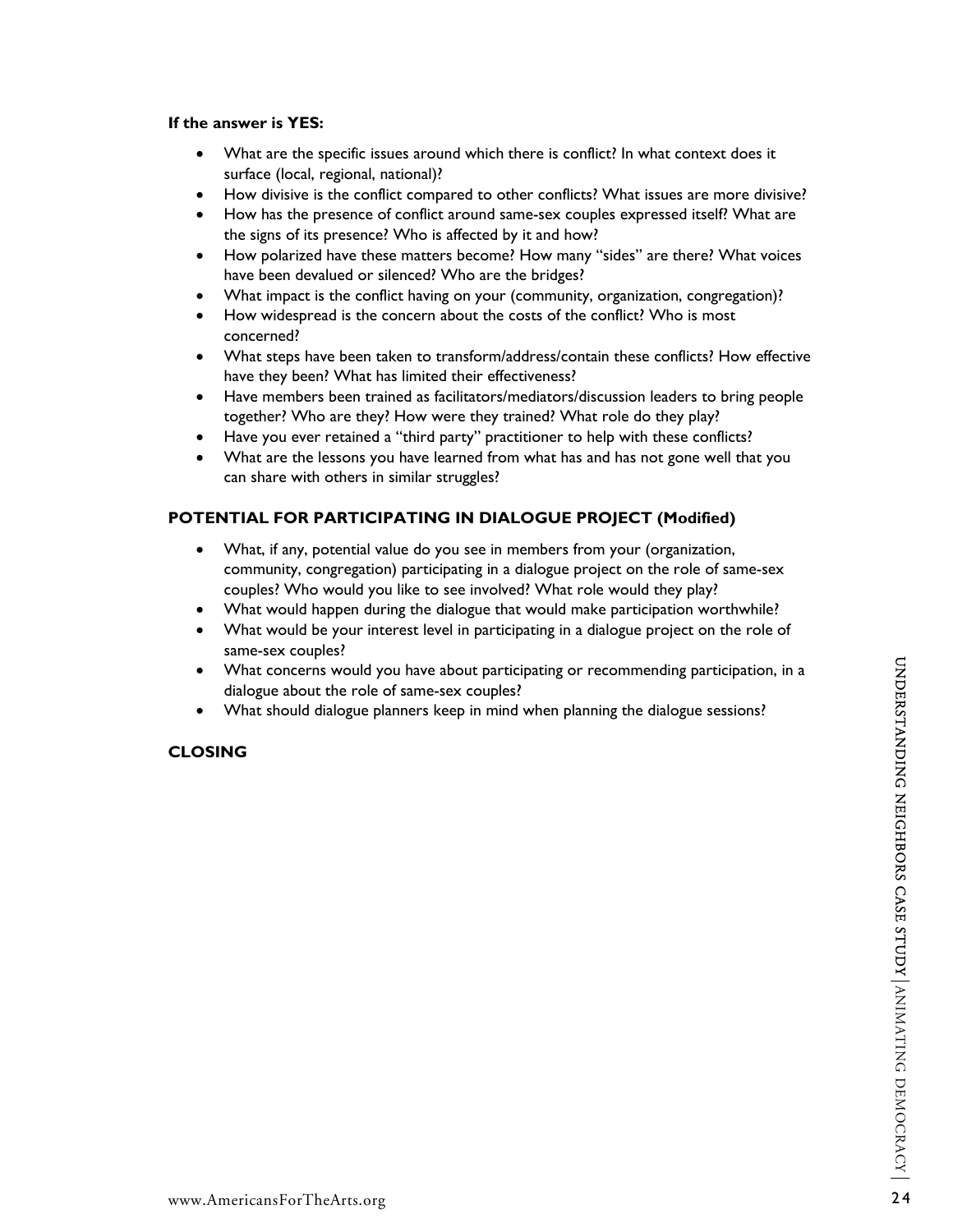# ANIMaTING DeMOCRACY

# Appendix II: Structure of An *Understanding Neighbors* Dialogue Session

Following is an abbreviated outline used by dialogue facilitators describing the structure of one *Understanding Neighbors* dialogue session.

# **ENTRY**

- Prepare yourself energetically to co-facilitate, doing whatever works to center yourself to prepare for the meeting and to be fully present for participants.
- Develop a plan for a safe environment:
	- o Arrange chairs in a circle and ensure comfort of the room; and
	- o Greet people as they arrive and make informal introductions.
- Describe the process being used by *Understanding Neighbors* over the four dialogue sessions, using the following ideas: sessions are designed to deepen listening and curiosity about our own and others' experiences for more understanding; understanding, on its own, has merit; and this process is not about debate or discussion. Here's how it works for each session:
	- 1. We set group agreements to be used or revised for all sessions.
	- 2. We view a short video related to the topic.
	- 3. The facilitators guide the dialogue by posing pre-formed questions that everyone will get to answer.
	- 4. You have a chance to ask questions and offer answers about your experience in this dialogue session.

2. We view a short video related to the topic.<br>
3. The facilitators guide the dialogue by posing pre-formed questions and exeryone will get<br>
to answer.<br>
4. You have a chance to ask questions and offer answers about your e *Understanding Neighbors* was formed around the question: what is the legal, moral, and cultural place of same-sex couples in society? Many of you may have an answer to this question. This dialogue will be an opportunity to reflect and we will be focusing on aspects of that question rather than answering it directly.

- Invite participants to introduce themselves using a different one of the following questions each session.
	- o What are you setting aside to be here today?
	- o Tell us something about yourself that most people know about you.
	- o What book, movie, or television show would you most like to take a vacation in?
	- o What if anything would you like the group to know about you?
- Develop agreements within the group about confidentiality and ground rules for participation.